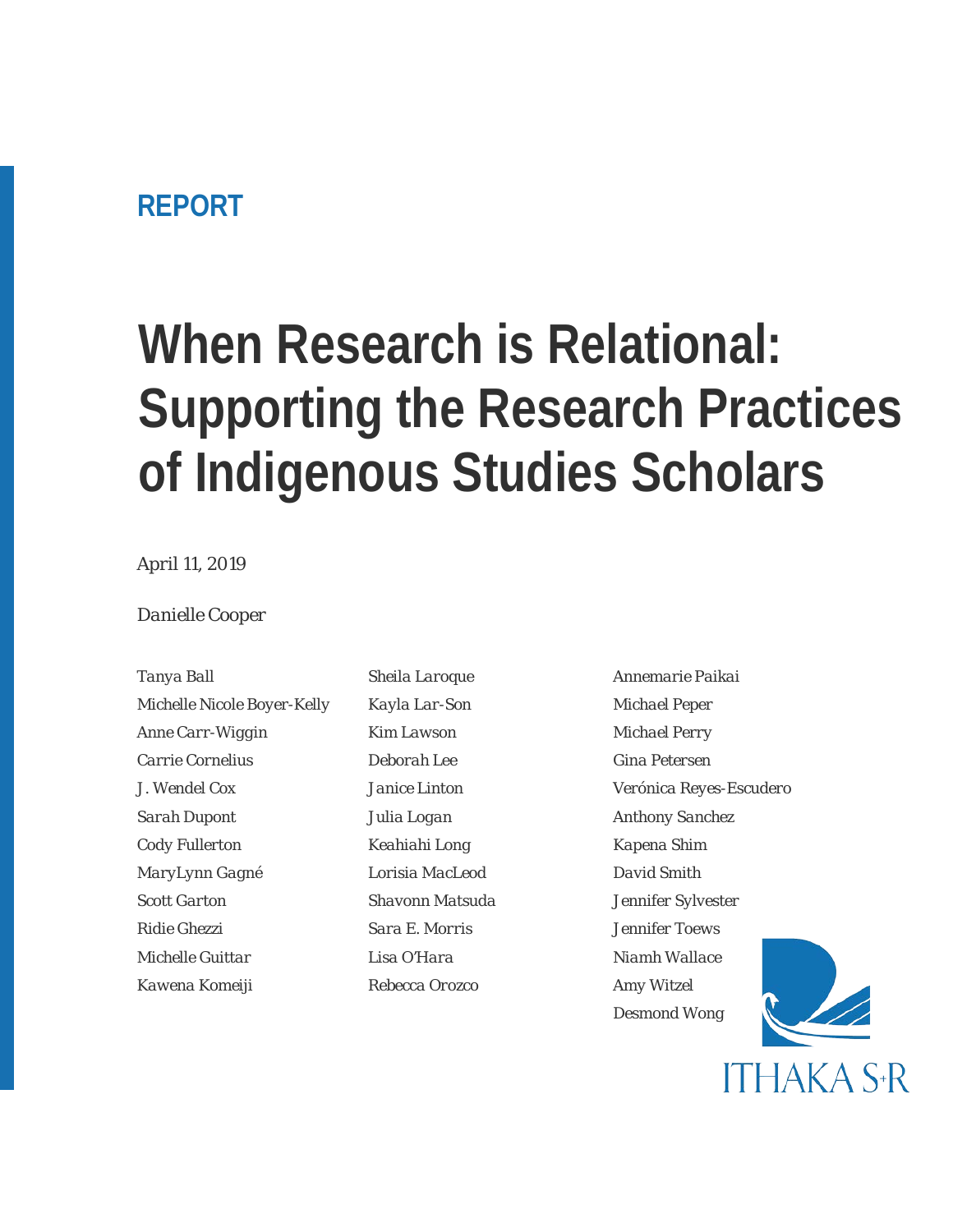

Ithaka S+R provides research and strategic guidance to help the academic and cultural communities serve the public good and navigate economic, demographic, and technological change. Ithaka S+R is part of ITHAKA, a not-for-profit organization that works to advance and preserve knowledge and to improve teaching and learning through the use of digital technologies. Artstor, JSTOR, and Portico are also part of ITHAKA.

This work is licensed under a Creative Commons Attribution-NonCommercial 4.0 International License. To view a copy of the license, please see http://creativecommons.org/licenses/by-nc/4.0/.

ITHAKA is interested in disseminating this brief as widely as possible. Please contact us with any questions about using the report: research@ithaka.org.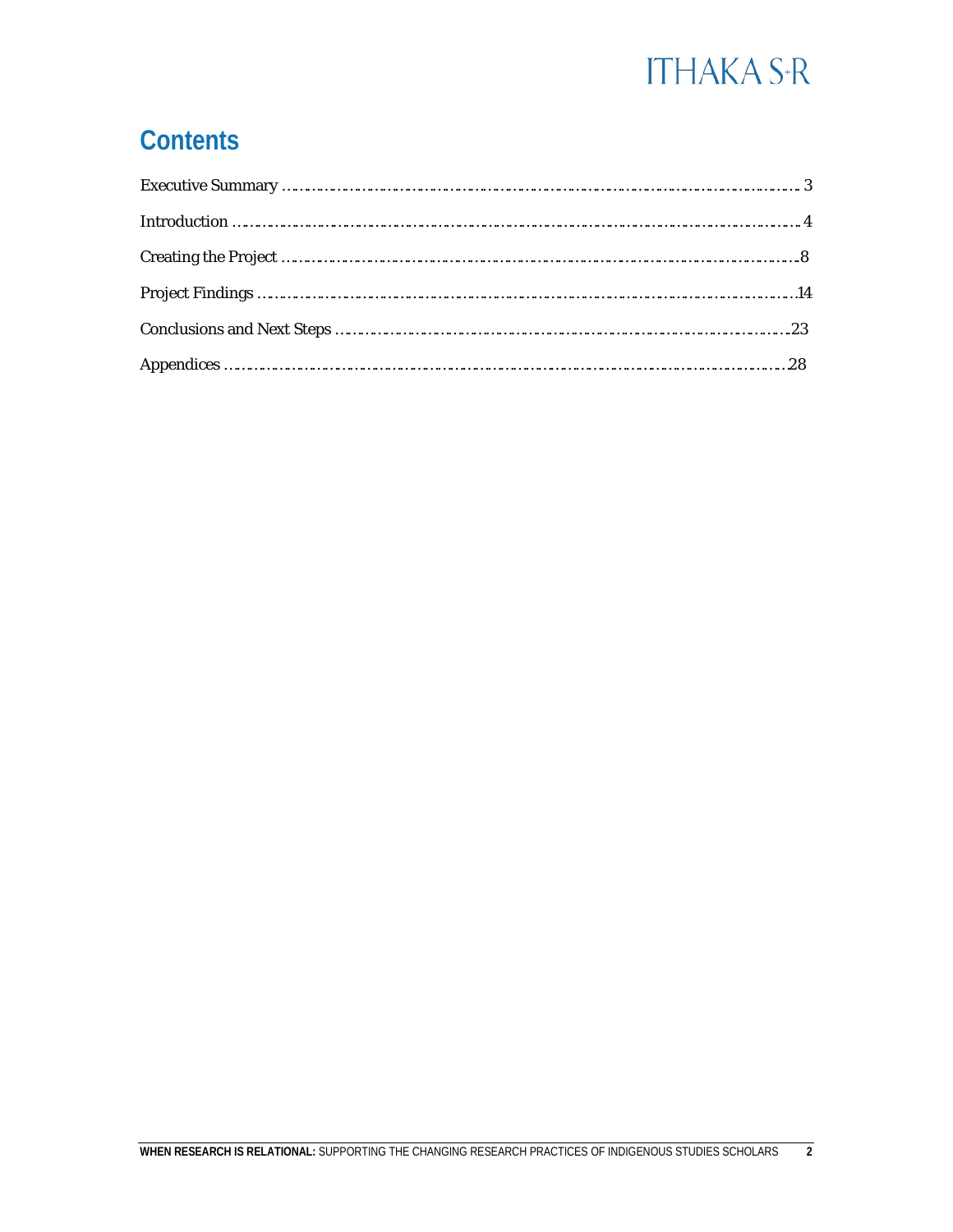

### **Executive Summary**

In 2017 Ithaka S+R launched a project to explore the changing research methods and practices of Indigenous Studies scholars across Canada, the US, and Hawai'i with the goal of identifying services to better support them in ways that are also beneficial to Indigenous communities more broadly. The project was undertaken by a cohort of research teams at 11 academic libraries with guidance from a group of advisors comprised of Indigenous scholars and librarians. Each research team in the cohort developed findings and next steps based on their local research engaging with Indigenous Studies scholars at their own institutions (listed in Appendix 1). Ithaka S+R has the deepest gratitude to the researchers, research participants, and advisors for contributing their time and insight to the Indigenous Studies project.

The goal of this report is to serve as a companion piece to the local research undertaken by the cohort participants. In this report we provide comprehensive details on how the project was developed, designed, and fielded, and highlight key themes that emerged across the cohort as represented in their public outputs and presentations to date. The report concludes with final thoughts on how the project and its findings relate to how libraries and the Western academy can support research within Indigenous research paradigms.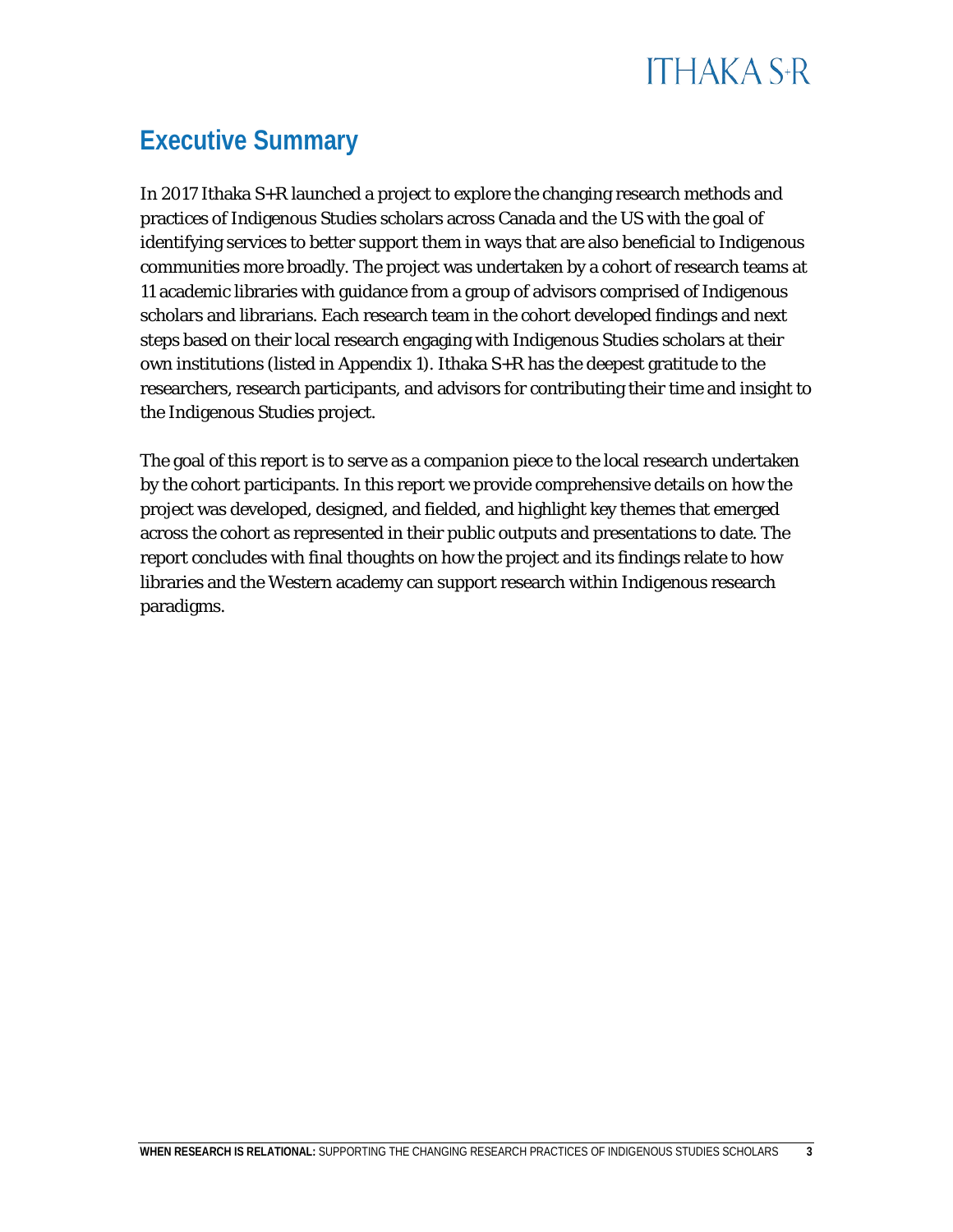## **ITHAKA S+R**

### **Introduction**

Ithaka S+R is a not-for-profit research group with a mandate towards understanding the evolving context of higher education, including issues of importance to stakeholders who support scholarly research, including libraries, museums, publishers, and scholarly societies. Through over 15 years of pursuing this research agenda Ithaka S+R has developed a certain kind of expertise in scholars' information activities, such as through a triennial US faculty survey and in-depth studies on research activities of scholars by discipline through our ongoing Research Support Services program. [1](#page-4-0) This work has been the basis for exploring new models for research support services, such as described in recent issue briefs on liaison librarianship and re-orienting research support around scholars as collectors.<sup>[2](#page-4-1)</sup>

About three years ago it was suggested that Ithaka S+R develop a project on Indigenous Studies as part of its ongoing research agenda to understand scholars' research activities and support needs. Ithaka  $S+R$  had no background in Indigenous Studies, and we knew, at the very least, that our particular expertise was not enough in and of itself to position us to lead a project on Indigenous Studies, which places Indigenous perspectives at the center of inquiry.[3](#page-4-2) As part of that work, Indigenous Studies scholars may work within

<span id="page-4-0"></span>1 Our previous projects in the Research Support Services program studied scholars in history, chemistry, art history, religious studies, Asian studies, agriculture, public health, and civil and environmental engineering. See: Jennifer Rutner and Roger C. Schonfeld, "Supporting the Changing Research Practices of Historians," *Ithaka S+R*, Dec. 7, 2012,

Cooper et al., "Supporting the Changing Research Practices of Civil and Environmental Engineering Scholars *Ithaka S+R*, Jan.16, 2018, https://doi.org/10.18665/sr.310885.

<span id="page-4-1"></span><sup>2</sup> Danielle Cooper and Roger C. Schonfeld, "Rethinking Liaison Programs for the Humanities," *Ithaka S+R*, July 26, 2017, [https://doi.org/10.18665/sr.304124;](https://doi.org/10.18665/sr.304124) Danielle Cooper and Oya Y. Rieger, "Scholars ARE Collectors: A Proposal for Re-thinking Research Support," *Ithaka S+R*, November 28, 2018, [https://doi.org/10.18665/sr.310702.](https://doi.org/10.18665/sr.310702)

<span id="page-4-2"></span><sup>3</sup> It is important to also acknowledge how individual positionality informs the decisions behind the work undertaken at Ithaka S+R. In particular, I (Danielle Cooper) lead the Research Support Services program at Ithaka S+R. I came to the project with an academic background in Women's Studies with a focus on grassroots LGBT libraries and archives, which gave me some understanding of non-hegemonic, social-justice informed research and information approaches, including in Indigenous contexts, but only enough to also know that undertaking a project at Ithaka S+R on Indigenous Studies would require relationship building and expertise far

[https://doi.org/10.18665/sr.22532;](https://doi.org/10.18665/sr.22532) Matthew Long and Roger C. Schonfeld, "Supporting the Changing Research Practices of Chemists," *Ithaka S+R*, Feb. 25, 2013, [https://doi.org/10.18665/sr.22561;](https://doi.org/10.18665/sr.22561) Matthew Long and Roger C. Schonfeld, "Supporting the Changing Research Practices of Art Historians," *Ithaka S+R*, April 30, 2014[, https://doi.org/10.18665/sr.22833;](https://doi.org/10.18665/sr.22833) Danielle Cooper et al., "Supporting the Changing Research Practices of Religious Studies Scholars," *Ithaka S+R*, Feb. 8, 2017, *<https://doi.org/10.18665/sr.294119>*; Danielle Cooper et al., "Supporting the Changing Research Practices of Agriculture Scholars," *Ithaka S+R*, June 7, 2017[, https://doi.org/10.18665/sr.303663;](https://doi.org/10.18665/sr.303663) Danielle Cooper et al., "Supporting the Changing Research Practices of Public Health Scholars," *Ithaka S+R*, Dec. 14, 2017, [https://doi.org/10.18665/sr.305867;](https://doi.org/10.18665/sr.305867) Danielle Cooper et al., "Supporting the Changing Research Practices of Asian Studies Scholars," *Ithaka S+R*, June 21, 2018[, https://doi.org/10.18665/sr.307642;](https://doi.org/10.18665/sr.307642) Danielle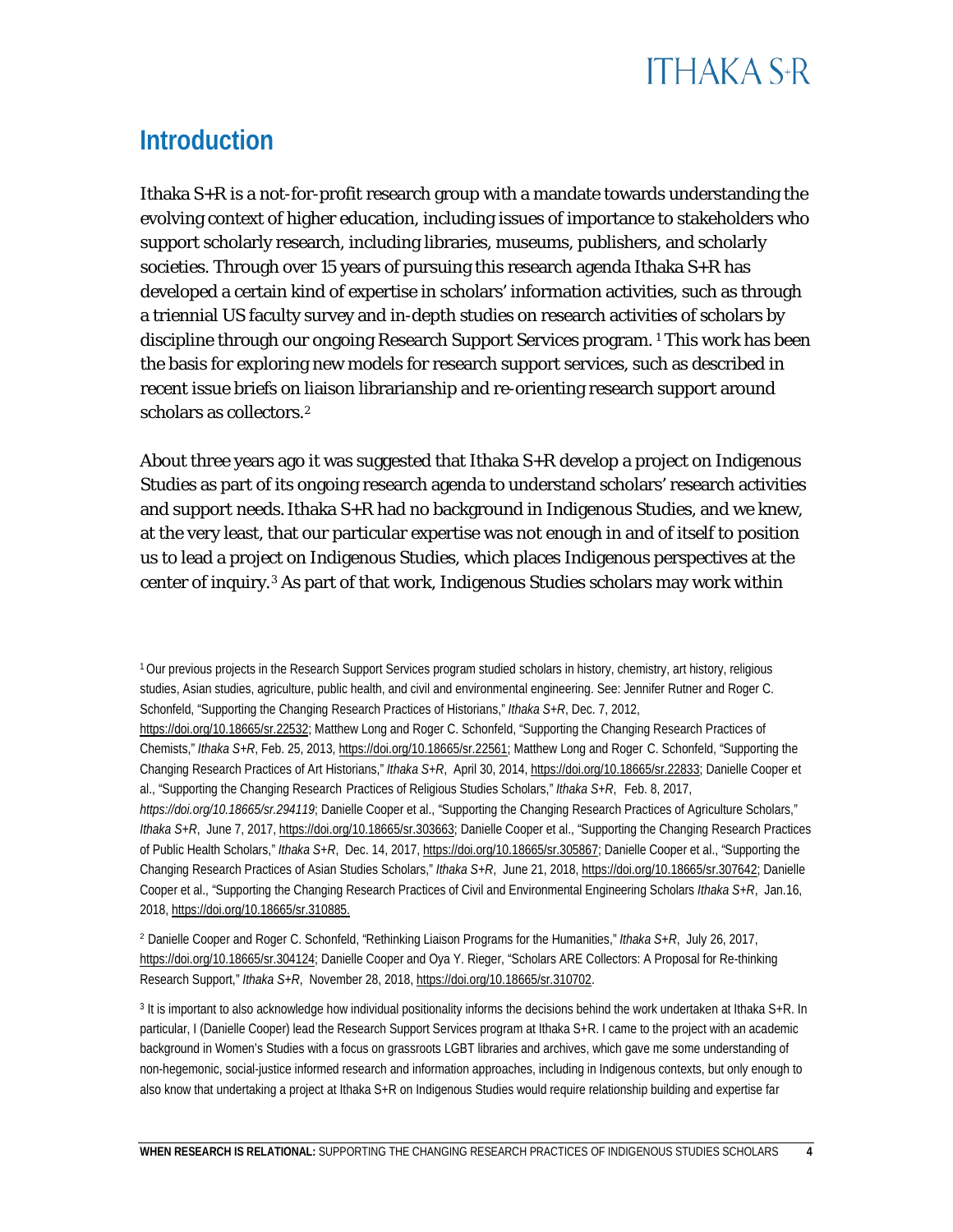

Indigenous knowledge paradigms, which involves unique protocols for defining, describing, sharing, and preserving information[.4](#page-5-0) Scholars working within Indigenous Studies require information services and tools that are unique to the research supports typically found in Western institutions, including those provided by academic libraries, archives, museums and special collections. Building ongoing, meaningful relationships with Indigenous Studies scholars and understanding their work is an essential way for those who have mandates to support Indigenous Studies scholars at their institutions, such as academic librarians, archivists, and administrators, to develop services to fulfil those mandates.

beyond what I had undertaken thus far in my work. A fuller reflection on my positionality related to this project can be found here[: https://sr.ithaka.org/blog/a-new-project-on-indigenous-studies-scholars/.](https://sr.ithaka.org/blog/a-new-project-on-indigenous-studies-scholars/)

<span id="page-5-0"></span><sup>4</sup> It is important to recognize that defining Indigenous Studies is challenging, in part because there is no one Indigenous way of knowing. Having a working definition of Indigenous Studies that recognized this was an important part of the process of exploring how to develop this project. For the purposes of this project we use the term Indigenous Studies, which may also be referred to as Native Studies, Aboriginal Studies or First Nations Studies, among other terms (e.g. Hawaiian Studies), to refer to an interdisciplinary field focused on the histories, current experiences and futures of Indigenous peoples and communities. While research in the field may incorporate methods and theories from a variety of academic disciplines, at the field's core is an underlying commitment to placing Indigeneity and Indigenous perspectives at the center of inquiry and pedagogy, including approaches to meaning-making, language, geography and knowledge production. Some work in Indigenous Studies is also undergirded by critical orientations, such as through commitments to decolonize pedagogy and research. At the institutional level, Indigenous Studies scholars are not only found within Indigenous Studies departments but also within and cross-listed between other departments such as agriculture, education, history, law, linguistics, medicine, nursing, political science, social work, sociology, and women's studies, and many others.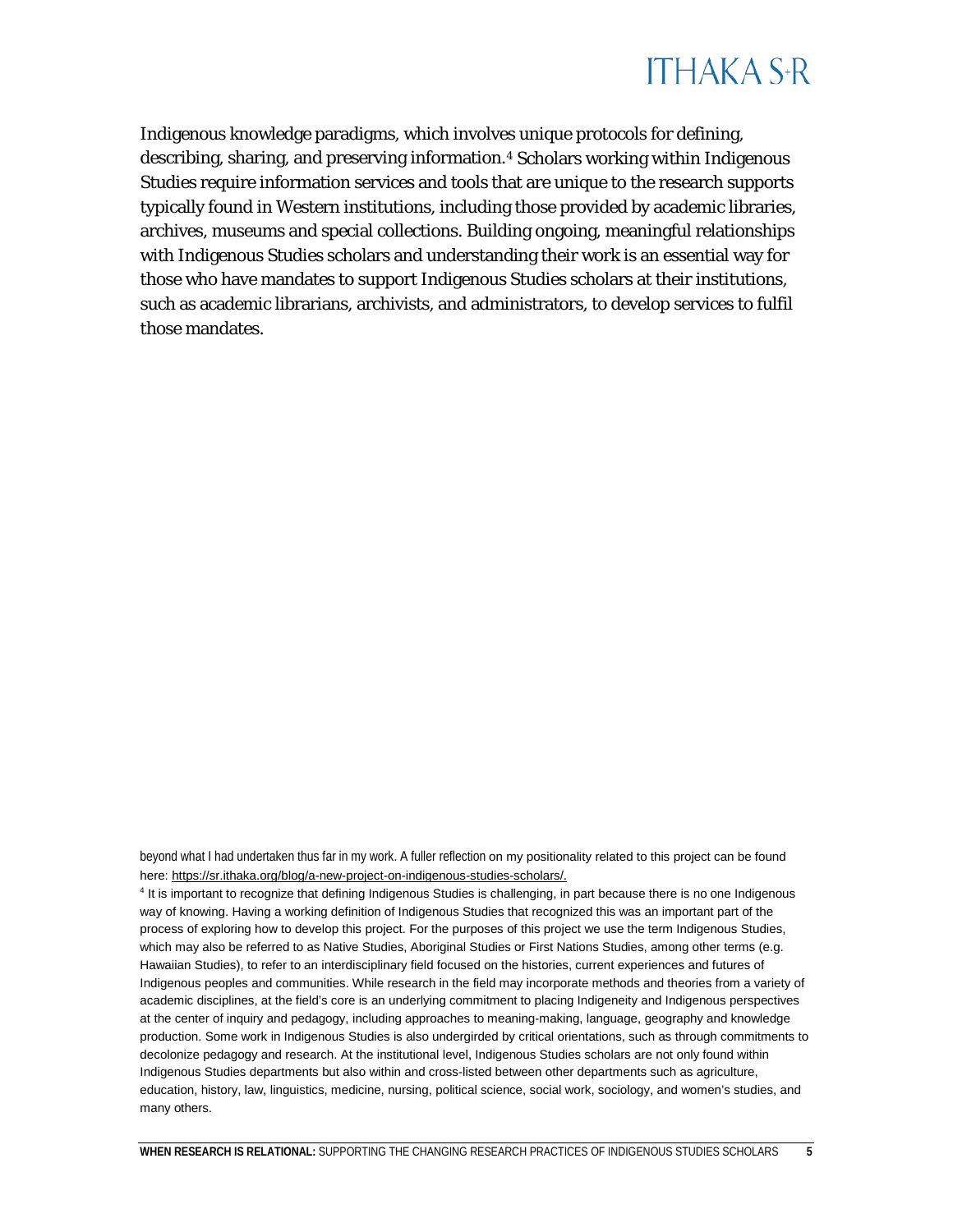



### A holistic perspective: Placing Indigenous perspectives at the center of inquiry

The interwoven characteristics of Indigenous information protocols



Before pursuing this project, we commenced a period of internal reflection and exploratory discussion with leaders in Indigenous Studies and Indigenous librarianship to understand if such a project spearheaded by Ithaka S+R would be of benefit to those communities, and if so, how it would make sense to proceed with developing it. We are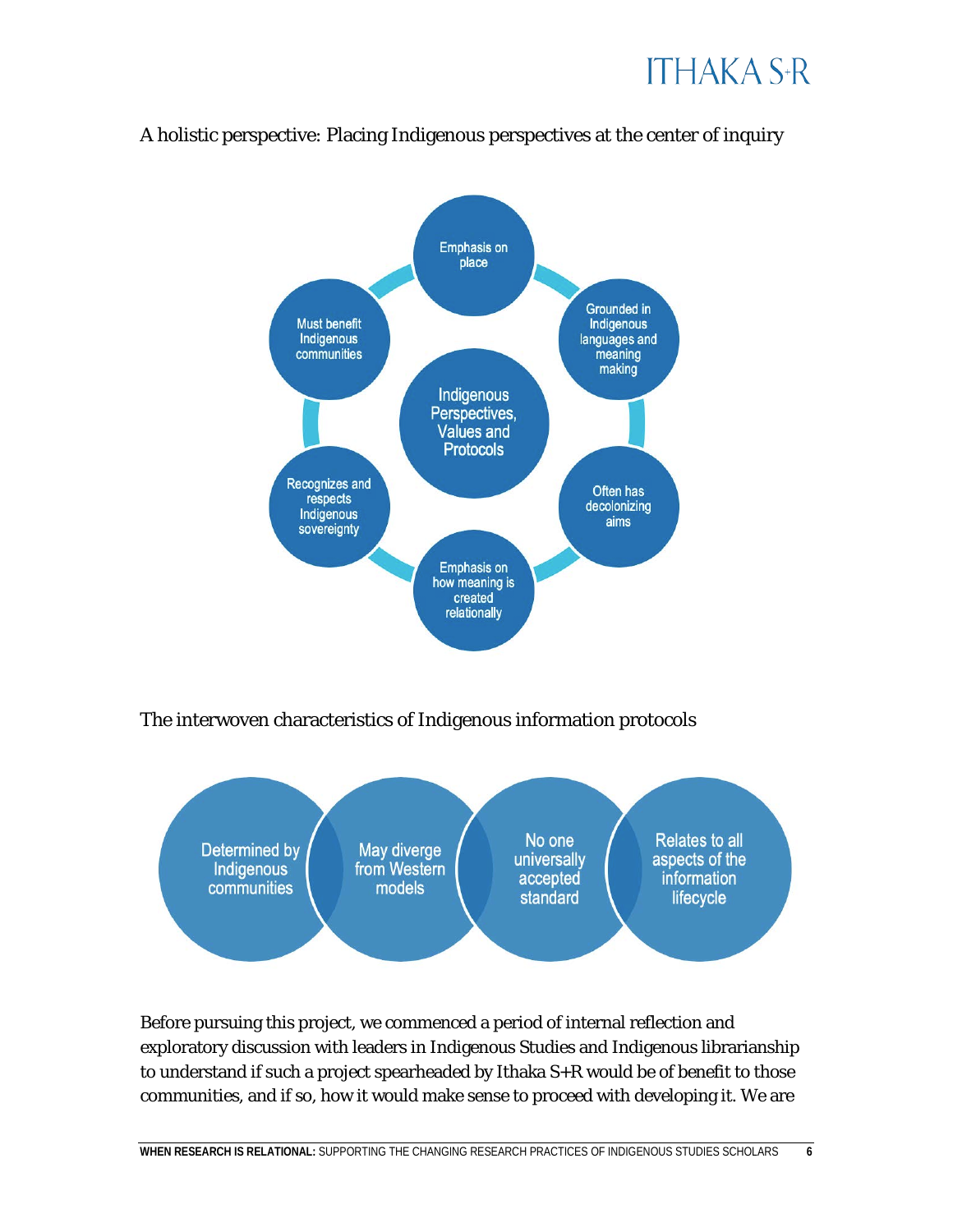

grateful to Te Paea Paringatai,<sup>[5](#page-7-0)</sup> Camille Callison,<sup>[6](#page-7-1)</sup> Deborah Lee,<sup>[7](#page-7-2)</sup> Loriene Roy<sup>[8](#page-7-3)</sup> and J. Kēhaulani Kauanui<sup>[9](#page-7-4)</sup> for their guidance and patience as advisors as Ithaka  $S+R$  explored the possibilities for developing a research project. With their guidance, we moved forward in collaboration with a group of academic libraries to study the evolving research support needs of Indigenous Studies scholars. Academic libraries and organizations like Ithaka S+R can be allies in this work only insofar as the project could be developed in ways that would honor Indigenous communities and their knowledge protocols and lead to meaningful change within mainstream academia. Given this, Ithaka S+R needed to change the methodology used in previous research support services projects.

The project became a research study collectively undertaken from 2018 to 2019 by teams at 11 academic libraries to interview Indigenous Studies scholars on their research experiences and support needs.<sup>[10](#page-7-5)</sup> The teams shared an approach and instruments that were reflective of Indigenous methodologies and which could be sufficiently adapted to lead to separate findings and next steps relevant to each local context. The reports from teams who chose to make some of their findings public are being released concurrently by each institution as companion publications (see Appendix 1).

<span id="page-7-0"></span><sup>5</sup> Te Paea Paringatai (tribal affiliations to Waikato and Ngāti Porou) provided insight in her capacity as Chair of the International Federation of Library Associations and the Institutions (IFLA) Indigenous Matters Section. IFLA Indigenous Matters section endorsed the project and their ongoing support is appreciated, including their review of this report. Te Paea is also the immediate past president of the Library and Information Association of New Zealand Aotearoa (LIANZA) and Customer Services Manager, Learning Teaching and Research at the University of Canterbury Library.

<span id="page-7-1"></span><sup>6</sup> Camille Callison (Tahltan Nation) provided ongoing insight into the project including reviewing this report in her capacity as working on the Standing Committee for the International Federation of Library Associations and Institutions (IFLA) Indigenous Matters Section. Her insight is further informed through her work as the Canadian Federation of Library Associations' (CFLA-FCAB) Indigenous Representative and Chair the CFLA-FCAB Indigenous Matters Committee and chair of the Truth & Reconciliation Committee.

<span id="page-7-2"></span><sup>7</sup> Deborah Lee (who is of Cree-Métis, Mohawk, French, and Welsh ancestry) provided ongoing advice on the project as a recognized leader in and researcher on the field of Indigenous Librarianship. She provided an extensive review of the project's methodology and ethics protocols, and to this report. The project also benefited greatly from her being a researcher on the University of Saskatchewan team. Deborah has been an incredible support and mentor throughout project. It has been a privilege for the researchers on the project to work with and learn from her.

<span id="page-7-3"></span><sup>8</sup> Loriene Roy (Anishinabe; Enrolled: White Earth Reservation; Member: Minnesota Chippewa Tribe) provided preliminary insight into the viability of the project from her perspective as leader in Indigenous Studies. Loriene is a Professor at the School of Information at the University of Texas at Austin.

<span id="page-7-4"></span>9 J. Kēhaulani Kauanui (Kanaka Maoli) provided preliminary insight into the viability of the project and thoughtful review of this report from her perspective as leader in Indigenous Studies. Kēhaulani is Professor of American Studies and Anthropology at Wesleyan University and one of the original six co-founders of the Native American and Indigenous Studies Association.

<span id="page-7-5"></span><sup>10</sup> In addition to the 11 academic libraries that participated in the research Simon Fraser University also contributed to an early phase of the project's development. We thank Simon Fraser University for their contributions to the project.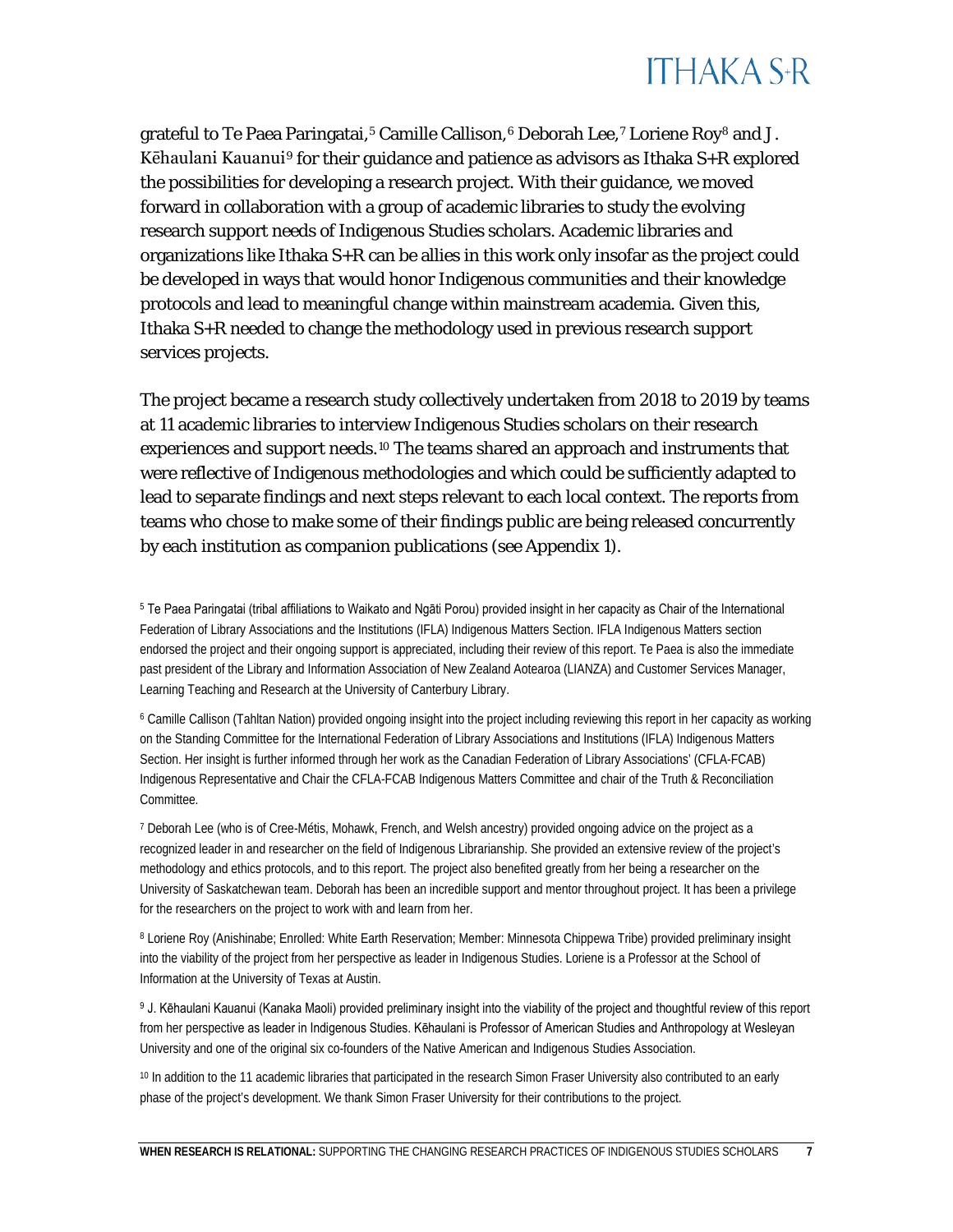

### The Ithaka S+R Indigenous Studies project timeline

This report shares how the project was developed and reflects on how this process, and the findings developed by the participating research teams, relate back to the project's underlying goals. In describing how the project was developed we want to highlight what emerged as a significant finding throughout the research: the importance of respect and relationship building when engaging with those who work with Indigenous knowledge and Indigenous knowledge keepers and creators. This is a theme that is woven throughout this report and the reports by the local research teams, and we are grateful to the researchers and their libraries for their commitment to undertaking this work with us. This report does not simply represent the ending to a particular project, but rather a contribution to the vital ongoing work of honoring and fostering Indigenous ways of knowing in academia.

### **Creating the Project**

The underlying aim of this project is to contribute to ongoing research examining how mainstream cultural institutions, including libraries, archives and museums, contribute to – and can begin to rectify – historic and ongoing practices of colonization and foster Indigenous approaches to librarianship. Understanding how Indigenous Studies scholars conduct their research by engaging in dialogue with them about their practices can help identify tools, policies, and services for working with Indigenous information that do not re-inscribe colonial practices and that foster Indigenous approaches to working with information. This exchange of knowledge is helpful insofar as it is also part of an ongoing process of developing meaningful relationships with Indigenous Studies scholars.[11](#page-8-0) 

<span id="page-8-0"></span><sup>&</sup>lt;sup>11</sup> See Appendix 3 for a select list of studies that were especially helpful to our thinking.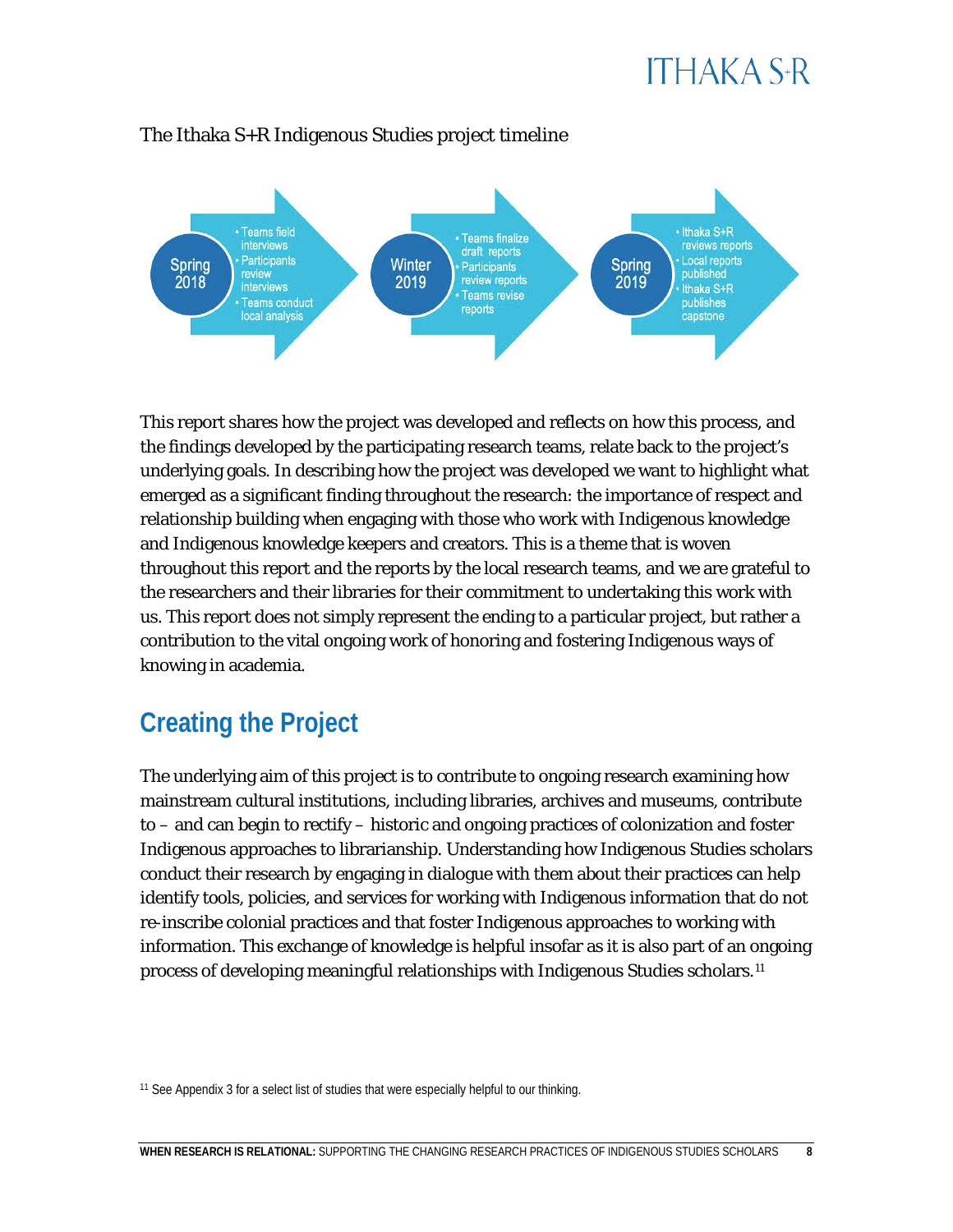

Margaret Kovach emphasizes that due to the multi-layered, holistic nature of Indigenous Studies, engaging with the field "involves both process and content work."[12](#page-9-0) At the core of this project is a commitment to honoring Indigenous research protocols, not only by conveying findings about Indigenous Studies scholars' experiences working with information, but also by creating and enacting research processes during the project that are consistent with those protocols. As is further outlined below, essential to this approach was developing processes that would enable the cohort to engage in a research project with shared aims while also having sufficient flexibility to enact their respective local components of the study to reflect and honor the unique contexts and needs of their scholars and larger institutions.

### *Relationship Building and the Cohort-Based Approach*

Indigenous research approaches take a holistic worldview of knowledge creation, emphasizing cooperation and connectivity. Recognizing this has implications for every aspect of designing a research project, as the relationship between researcher and research participant is of fundamental importance.[13](#page-9-1) Given this, it was determined that academic librarians who have a mandate to support Indigenous Studies scholars at their own institutions would be ideal research partners.[14](#page-9-2)

Participation in the cohort was open to any higher education institution in the US and Canada with the interest and capacity to participate in the project goals and approach, particularly around a commitment to learn from and develop meaningful relationships with Indigenous Studies scholars.<sup>[15](#page-9-3)</sup> Each institution in the cohort developed their own

<span id="page-9-1"></span><sup>13</sup> In contrast, Western research typically positions the researcher as detached from the research subject with the position that distance leads to better insight for the researcher. This places the researcher in the privileged position of knowledge producer who extracts information from participants, which is problematic in a context where Indigenous contributions to knowledge traditionally have been stolen or obscured by Western researchers. Indigenous research approaches acknowledge that knowledge is created holistically and therefore put greater emphasis on the insight provided by the research participant and in dialogue between the researcher and the research participant. There is also attention given to how the audience of the research can make meaning by how the work is communicated and shared. See Bagele Chilisa, *Indigenous Research Methodologies* (Thousand Oaks: Sage Publications, 2012), 203-224.

<span id="page-9-2"></span><sup>14</sup> This approach is in contrast to earlier projects by Ithaka  $S+R$  on research support needs in art history, history, and chemistry, where Ithaka S+R exclusively conducted the interviews that represented the bulk of the findings in the capstone reports.

<span id="page-9-3"></span><sup>15</sup> Ithaka S+R also explored the possibility including schools located beyond the US, Hawai'i, and Canada in the cohort. In order to develop further insight in how Indigenous Studies scholars' practices vary in different contexts, our exploration suggested that it would be worthwhile to develop a new project in the future that includes institutions from other geographic locales.

<span id="page-9-0"></span><sup>12</sup> Margaret Kovach, *Indigenous Methodologies: Characteristics, Conversations and Contexts* (Toronto: University of Toronto Press, 2009), 168.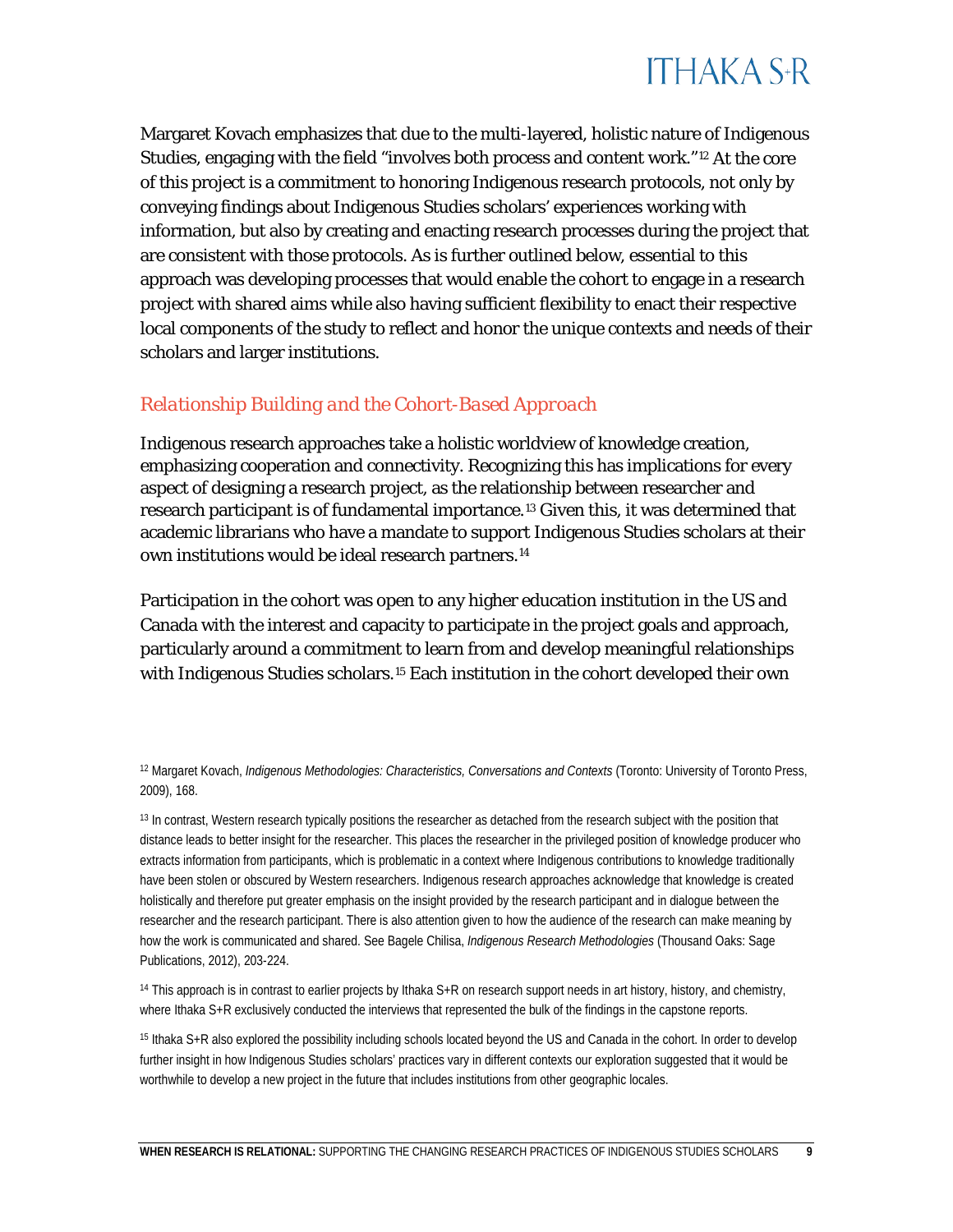## **ITHAKA S+R**

team of researchers to conduct the local component of the study.[16](#page-10-0) Working with the advisors, we also identified schools to invite to the project that had similar interests to the project aims and that would allow us to achieve broader geographic representation. Appendix 1 lists the participants on the institutional research teams.<sup>[17](#page-10-1)</sup>

In addition to facilitating relationships between the researchers and the research participants, the cohort-based approach also had the advantage of creating relationships between a group of researchers with shared interests, both at their own institutions and across the participating institutions. At the outset of the project the cohort convened at training workshops at the University of Alberta on November 2-3, 2017 and at Haskell Indian Nations University/University of Kansas on December 13-14, 2017 to become collectively familiar with project's approach and engage with local Indigenous Studies scholars and local Indigenous culture.<sup>18</sup>

Researchers learn from Sierra Two Bulls (left) and Jancita Warrington (right) at the Haskell Cultural Center and Museum during the project workshop<sup>[19](#page-10-3)</sup>



Throughout the project cohort members continued to connect through email exchanges, a remote meeting to share writing processes, and by developing a variety of conference engagements.[20](#page-10-4) These opportunities were of particular value in allowing participants to

<span id="page-10-0"></span><sup>16</sup> Each institution had flexibility in determining which research team members would be included in the project and how they would be included in order to best reflect their local needs. For example, the University of Kansas and Haskell Nations Indian University have an ongoing relationship through the library and decided to develop a team together. For further information about how each institution developed their teams, see the local reports (listed in Appendix 1).

- <span id="page-10-1"></span><sup>17</sup> We thank all of the teams that worked with us on the project.
- <span id="page-10-2"></span><sup>18</sup> We thank our hosts and those who contributed to the workshops locally.
- <span id="page-10-3"></span><sup>19</sup> Photos taken by Nikkole Kaylene Pirch.
- <span id="page-10-4"></span><sup>20</sup> See Appendix 4 for a list of engagements by project participants to date.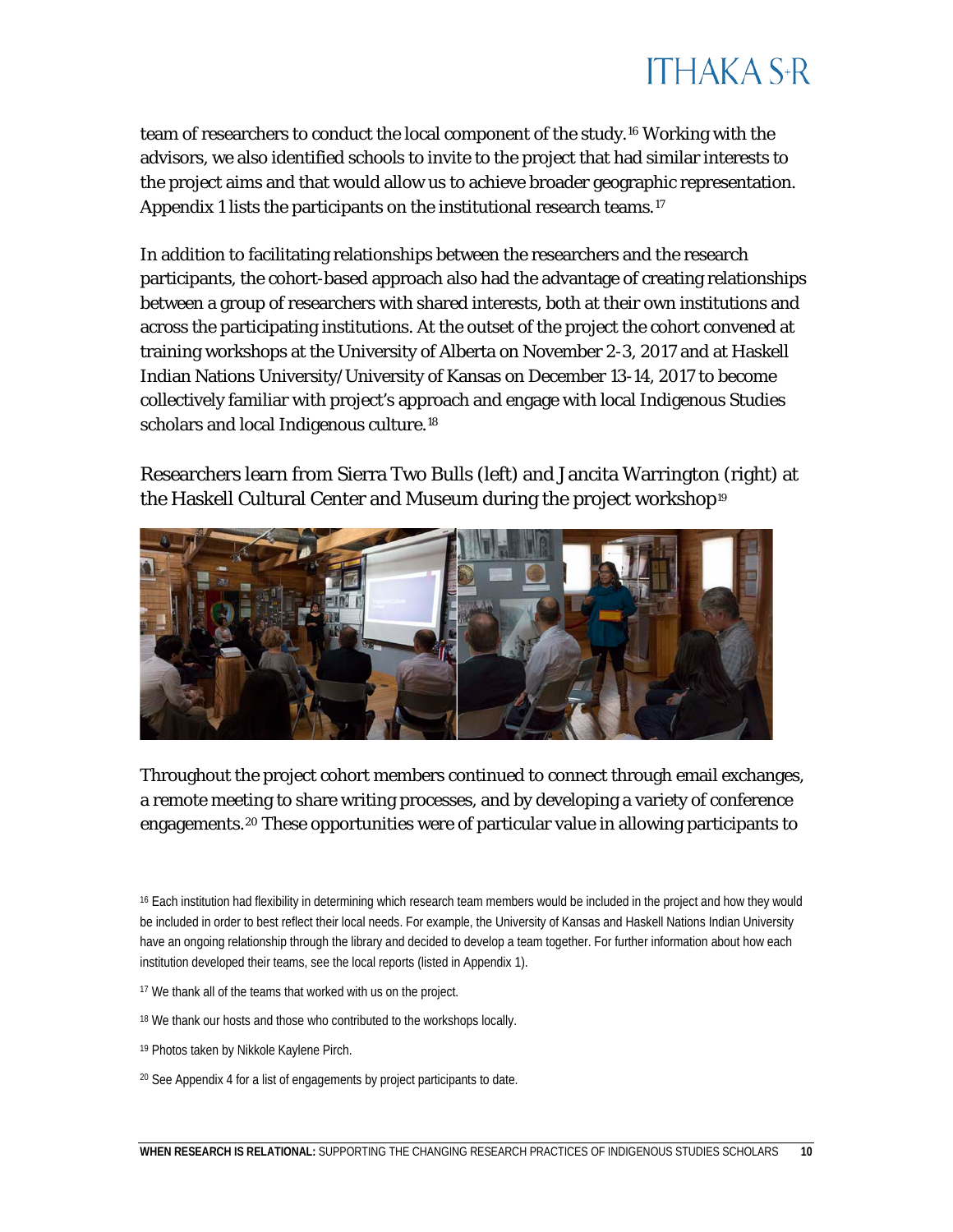learn from the other researchers' experiences, processes, and emerging findings. We emphasize this especially for those considering developing projects with similar approaches.

### *Methods of Direct Inquiry*

Reflecting that the local research teams were best positioned to engage with scholars at their institutions, the methods of direct inquiry were conducted exclusively by those teams as opposed to Ithaka  $S + R$ .<sup>[21](#page-11-0)</sup> The primary mode of direct inquiry with the participants was semi-structured interviews, which were approximately 60-90 minutes in duration, and an iterative process of coding, analysis, and writing up based on what was learned from the interviews to further develop understanding.<sup>22</sup> These direct processes of inquiry were interwoven with continuous engagement with the participants, to ensure that the goals of and meanings derived from the project remain shared.

Each participating research team conducted interviews with a series of Indigenous Studies scholars at their own institutions.<sup>[23](#page-11-2)</sup> We structured the interview guide to capture how research is conducted holistically through developing a program of research and engaging with the field, working with information sources, generating and managing data, and communicating findings. $^{24}$  $^{24}$  $^{24}$  In recognition that Indigenous Studies is multiand inter-disciplinary, the semi-structured interview guide was designed to flexibly accommodate discussions with scholars across a variety of fields. In order to recognize and foster the relationship between the interviewer and interviewee, their connection to

<span id="page-11-0"></span><sup>&</sup>lt;sup>21</sup> This approach diverges greatly from how Ithaka S+R designed projects with similar aims in the past. For example, for Ithaka S+R projects on art history, history, and chemistry, researchers at Ithaka S+R exclusively conducted the research and the sole output was a capstone report with recommendations for stakeholders. In the subsequent projects in religious studies, agriculture, Asian studies, public health, and civil and environmental engineering, Ithaka S+R partnered with cohorts of academic library research teams to conduct the research. However, Ithaka S+R also independently analyzed a sample of the collected data towards writing the capstone reports. In contrast, for this project Ithaka S+R only analyzed the publicly available local reports written by research teams towards developing the content for this report. Ithaka S+R and the research teams also did further work to ensure that the findings were not taken out of context by Ithaka S+R over the course of creating this report by a review process undertaken by the research cohort prior to publication.

<span id="page-11-1"></span> $22$  There was no strict time limit on the interviews, and in some cases, the interviews exceeded 90 minutes.

<span id="page-11-2"></span><sup>&</sup>lt;sup>23</sup> The focus of these engagements were faculty as opposed to graduate students, in recognition that graduate students have a unique positionality as both scholars and students which warrants their own attention beyond a study of this scale. Due to the recommendations of the local faculty with which they sought to engage, some teams included a wider range of scholars beyond tenure-track faculty, including post-doctoral fellows and upper-level graduate students.

<span id="page-11-3"></span><sup>&</sup>lt;sup>24</sup> The interview guide was designed with considerable input from project advisor Deborah Lee, and we are grateful for her thoughtfulness and perseverance through multiple rounds of revision.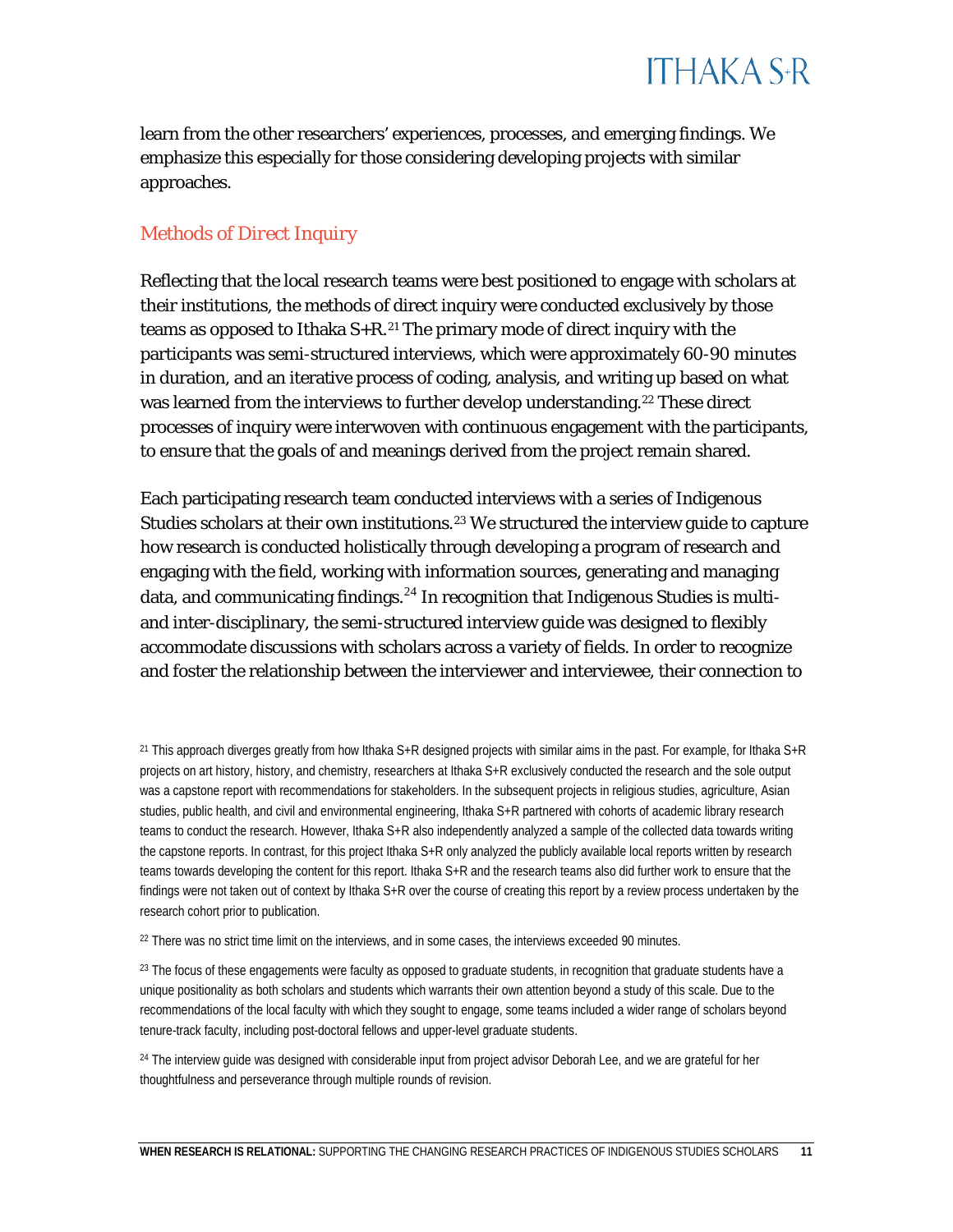

the research, and to acknowledge how these relationships are part of a larger holistic context, the interviews begin with the interviewer talking about who they are and inviting interviewees to ask any questions of the researcher that would be helpful for them at the outset of the interview.<sup>[25](#page-12-0)</sup> The guide was also designed to provide the fullest possible breadth of questions and suggested prompts to accommodate the sheer variety of research approaches that Indigenous Studies scholars implement, and interviewers were given flexibility in determining which questions to work with on an interviewee-byinterviewee basis.[26](#page-12-1)

The research teams continued their direct inquiry following the interviews through an iterative process of analyzing the transcripts and writing up the results.<sup>[27](#page-12-2)</sup> During this process the teams shared an underlying goal to attend especially to what participants identified as their research support needs towards developing ideas for improving library services. While doing so, the teams also had full flexibility to design a process of analysis and reporting that would work best for them, their participants, and their institutions. Further information about the teams' written outputs can be found in the following section. Each team developed their interviews into a corpus of transcripts and then developed their own unique process to derive meaning from those transcripts.

### *Communicating Findings*

Each team created a local report to communicate findings and identify opportunities for improving services at their library accordingly. The teams had full agency in determining the process of writing and structuring the reports and whether or not to make the reports publicly available. This flexibility was built into the project in recognition that the teams would be in the best position to determine, in conjunction with their participants, how and which findings should be presented. Some teams are also developing other outputs from the data to ensure that they can reach as many relevant audiences as possible and communicate the fullest breadth of findings. This includes other engagements with scholars, librarians, and administrators at their institutions, and presentations and publications for wider audiences, including for those in Indigenous Studies and the information professions. Communicating findings beyond the formal project output of

<span id="page-12-0"></span><sup>25</sup> Chilisa, 203-224.

<span id="page-12-1"></span><sup>26</sup> See Appendix 2 for the guide.

<span id="page-12-2"></span><sup>&</sup>lt;sup>27</sup> This iterative process of making meaning, which extends beyond the formal moment of the interview is reflective of how meaning is constructed over time by repeatedly reading, analyzing and writing toward increasingly refined understanding. See H.R. Bernard, *Research Methods in Anthropology, 4th ed*. (Lanham, MD: Altamira Press., 2006), 492.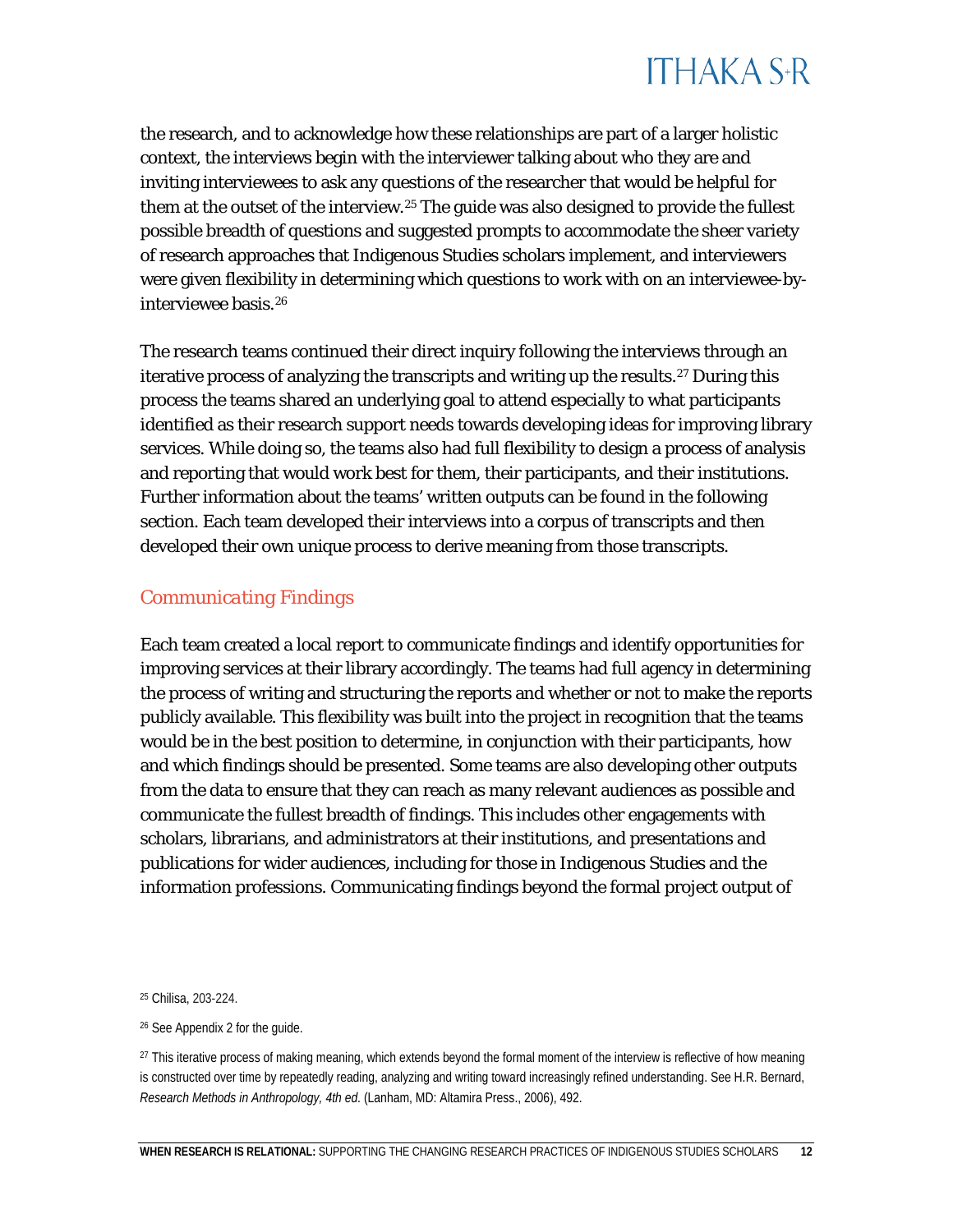

the public local reports is essential to ensuring that different audiences can be reached effectively.

### *Engaging with Participants*

Attending to how the research teams engaged with their participants was an important part of the project methodology. Placing emphasis on relationship building in complement to the direct inquiry framework reflects Indigenous research approaches. Indigenous research approaches recognize that knowledge is created holistically, and, by extension, that privileging ways of learning through direct inquiry over other forms of engagement is an artificial and potentially damaging approach to research.

Prior to undertaking the formal inquiry, each team engaged with stakeholders at their institution, including prospective participants and other affiliates, to determine whether it would be worthwhile to proceed with the project, and if so, how to proceed accordingly. This enabled each team to build relationships with those whom they were seeking to engage as part of the study and to incorporate their feedback at an early stage. These meetings were intended to be conducted in ways that would be preferable for those they were seeking to engage and included hospitality, such as being taking out prospective participants for coffee.<sup>28</sup> At this stage some teams identified local adjustments to ensure they could proceed in the best possible way. It was at this point that many of the teams confirmed the importance of privileging engaging with Indigenous Studies scholars who self-identify as Indigenous in recognition of ongoing under-representation of Indigenous perspectives in academia,<sup>[29](#page-13-1)</sup> and to incorporate student representation.<sup>[30](#page-13-2)</sup> Some teams also determined that it would be important to

<span id="page-13-0"></span><sup>28</sup> We include this detail to highlight that when seeking to incorporate hospitality as a form of relationship building into research projects it may be necessary to secure funds and additional permissions.

<span id="page-13-1"></span><sup>29</sup> While participation may include faculty who are of Indigenous or non-Indigenous backgrounds, Ithaka S+R advised that when possible, recruiting preference should be given to scholars who self-identify as Indigenous in recognition of ongoing underrepresentation of Indigenous perspectives in academia. This approach was developed through the initial advice of experts in Indigenous Studies and Indigenous librarianship who are acknowledged earlier in this report.

<span id="page-13-2"></span><sup>30</sup> For example, the University of Toronto determined it would be important for an undergraduate Indigenous student to work on the project, and the University of Alberta and the University of Manitoba determined that some graduate students should be interviewed in addition to faculty members. It is important to recognize that this project was designed with faculty members as the primary participants. The research instruments were not designed for graduate students and we recommend that considerable adjustment be made to the interview guide in particular for those interested in developing projects with Indigenous Studies graduate students at the center of the inquiry.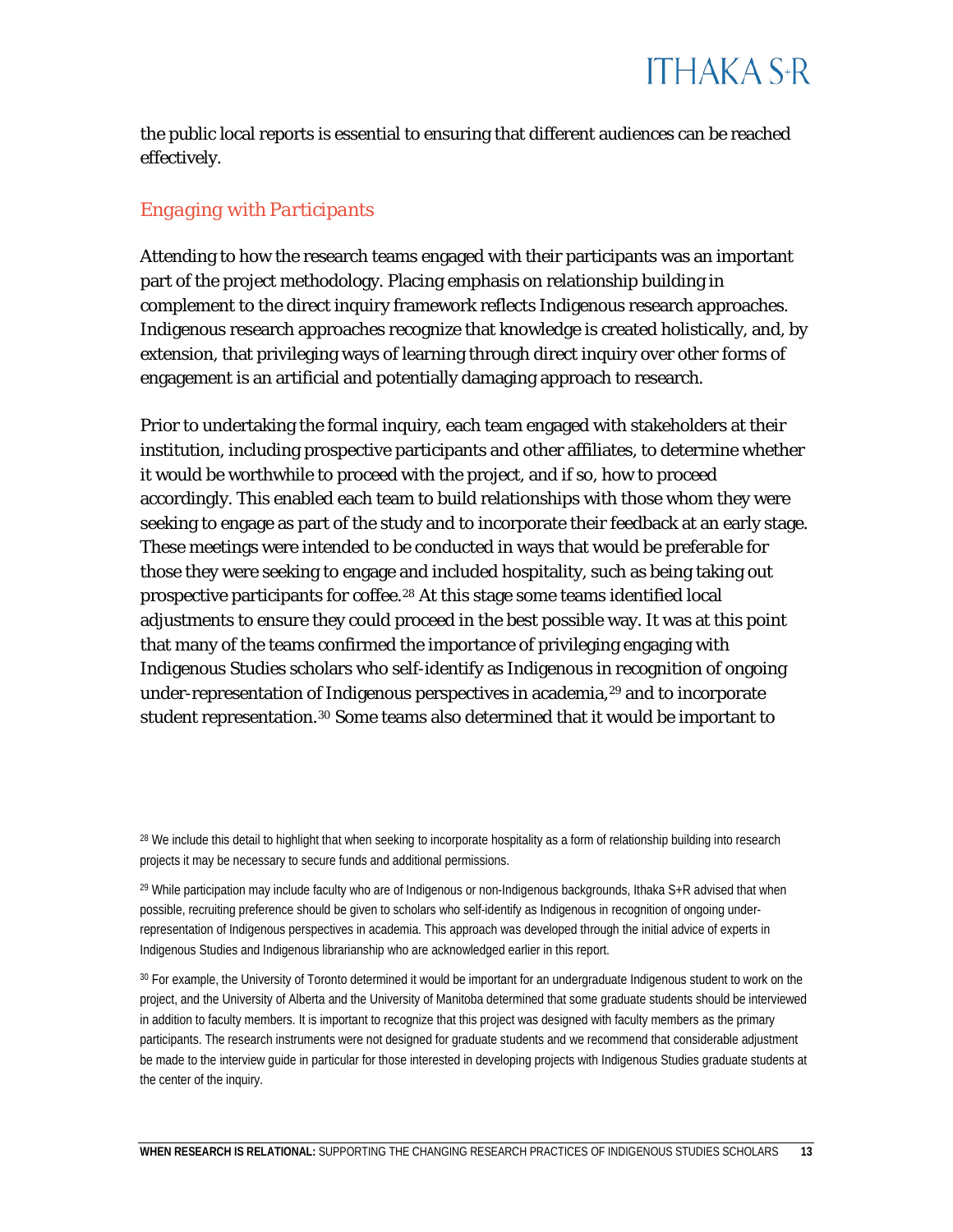

solicit participation only from faculty whom they had already begun to develop relationships with prior to the project.<sup>[31](#page-14-0)</sup>

Fostering an ethos of reciprocity and relationship building continued as the project moved into the period of direct inquiry. In addition to working with an interview guide developed to foster dialogue, the teams ensured that interviews would be conducted in spaces where participants felt the most comfortable, and some teams also gave gifts to their participants at the interviews in recognition of their contributions.[32](#page-14-1) Following the interviews each team gave their participants the opportunity to vet the transcribed version of their interview and how their interview was included in the resulting local report. The teams also solicited the interviewees' feedback on the report and its recommendations more widely. Participants were also given full agency about how their contributions to the report were recognized, including deciding whether or not to be publicly identified.

### **Project Findings**

A common thread throughout the interviews and subsequent reports is how scholars conceptualize their research through the lens of Indigenous Studies, including the personal journeys of coming to and developing methodological approaches to the work. Reflecting this, the first section out of this report describes how findings pertaining to the knowledge practices of Indigenous Studies relate to specific information experiences and needs when conducting research. This is outlined further in the subsequent sections on project findings about working with information collections and gray literature, managing information, and sharing information and articulating its value.

### *Contextualizing Indigenous Studies as Practice*

Similar to the experiences of developing the methodology for this project, participants emphasized how Indigenous Studies approaches may utilize a variety of methods, both Indigenous and non-Indigenous, and that what unites the research is the commitment to putting Indigenous perspectives at the center. Woven through these accounts are many observations about how being an Indigenous Studies scholar grounds every aspect of conducting research, including the spaces where scholarly work takes place, and the

<span id="page-14-0"></span><sup>31</sup> See, for example, University of Toronto 5.

<span id="page-14-1"></span><sup>32</sup> Haskell Indian Nations University/University of Kansas 6; University of Alberta 5; University of Saskatchewan 5; Northwestern University (personal communication on 3/20/2019).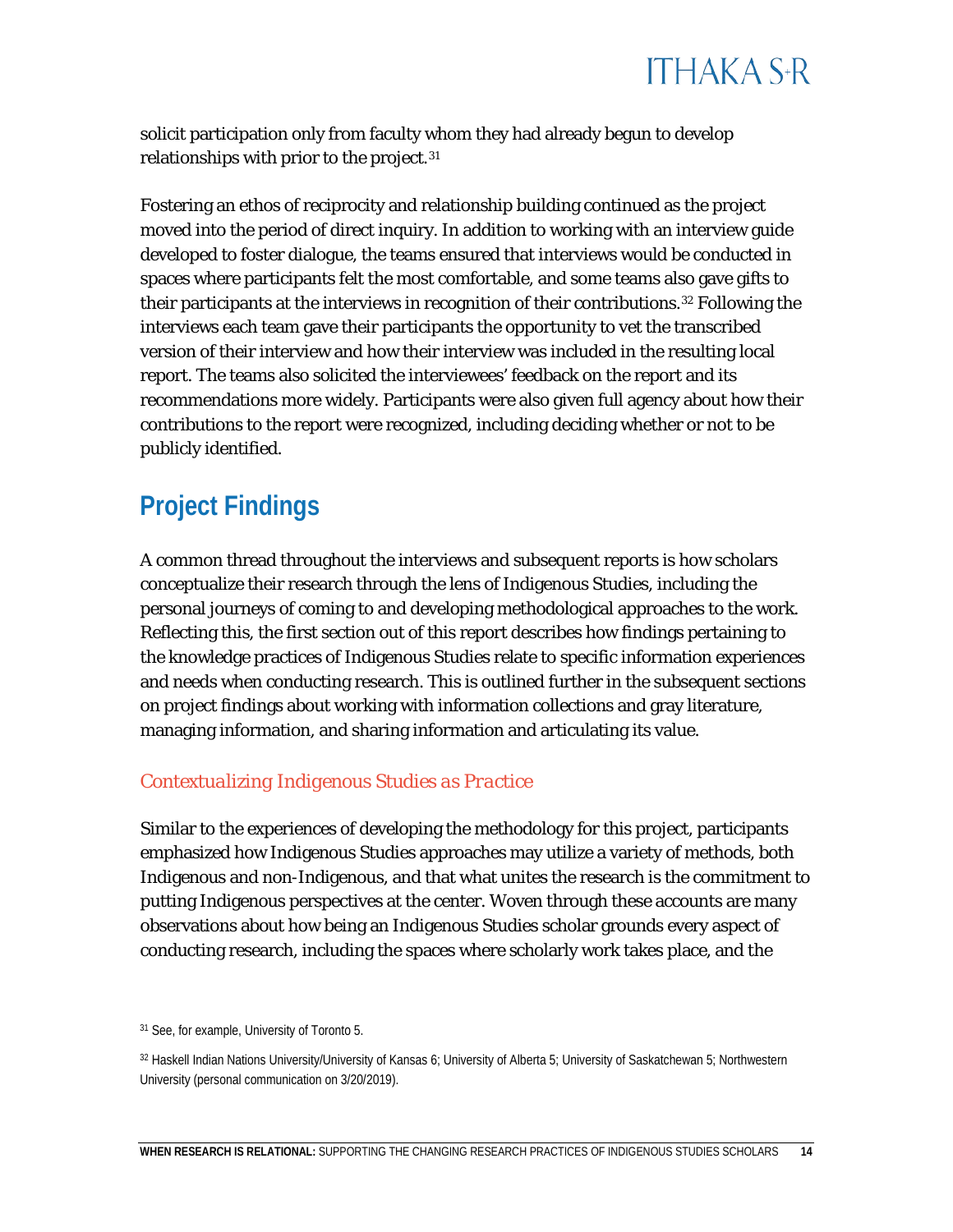## **ITHAKA S+R**

processes of working with information, as an extension of how one relates to the Western academy more widely.[33](#page-15-0) For example, Indigenous frameworks privilege relationship building, and by extension, how knowledge is created relationally, including through oral traditions. Scholars for this project emphasized how Indigenous community members, particularly Elders, were equivalent to primary sources.[34](#page-15-1) As is explored further in subsequent sections of this report, the centrality of relations with people and particular spaces feeds into how scholars work when consulting information, their needs from the institutional spaces they work in, and their priorities in how their research and research more widely is credited and shared.

At the heart of Indigenous inquiry are Indigenous languages, because communication is integral to knowledge formation and is a carrier of culture and worldviews. Working with and within Indigenous languages is important for centering the research on Indigenous perspectives and within the Indigenous worldview. Scholars reflected on the importance of learning the Indigenous languages relevant to the communities they work with and study, and working with others with language knowledge to better contextualize the information contained in the sources they consult.<sup>35</sup>

Indigenous language support and support for Indigenous language revitalization efforts more broadly are highly important for fostering Indigenous Studies as a field.[36](#page-15-3) As discussed later in this report, scholars see opportunities for the library to support these revitalization efforts by having Indigenous language spoken in libraries and more visually present in library spaces, collecting difficult-to-acquire language learning texts developed by Indigenous communities, improving metadata to include more consistent use of Indigenous language, and creating spaces such as language labs to support learning. There are also important contributions that could be made within the scholarly communications realm by fostering Indigenous language use in publishing.

While this project focused on Indigenous Studies scholars research practices, scholars shared how teaching feeds into their research and vice versa, which also reflects the holistic nature of Indigenous knowledge processes. Teaching students within Indigenous Studies frameworks and guiding them on research projects is a crucial component to

<span id="page-15-0"></span><sup>33</sup> University of Manitoba 3; Dartmouth College 6; University of Toronto 10; University of Hawai'i System 11.

<span id="page-15-1"></span><sup>34</sup> University of Arizona 8; University of Manitoba 4-7

<span id="page-15-2"></span><sup>35</sup> University of Toronto 14; University of Arizona 5; University of Saskatchewan 17; University of Hawai'i System 11-13.

<span id="page-15-3"></span><sup>36</sup> University of Toronto 16; University of Hawai'i System 33.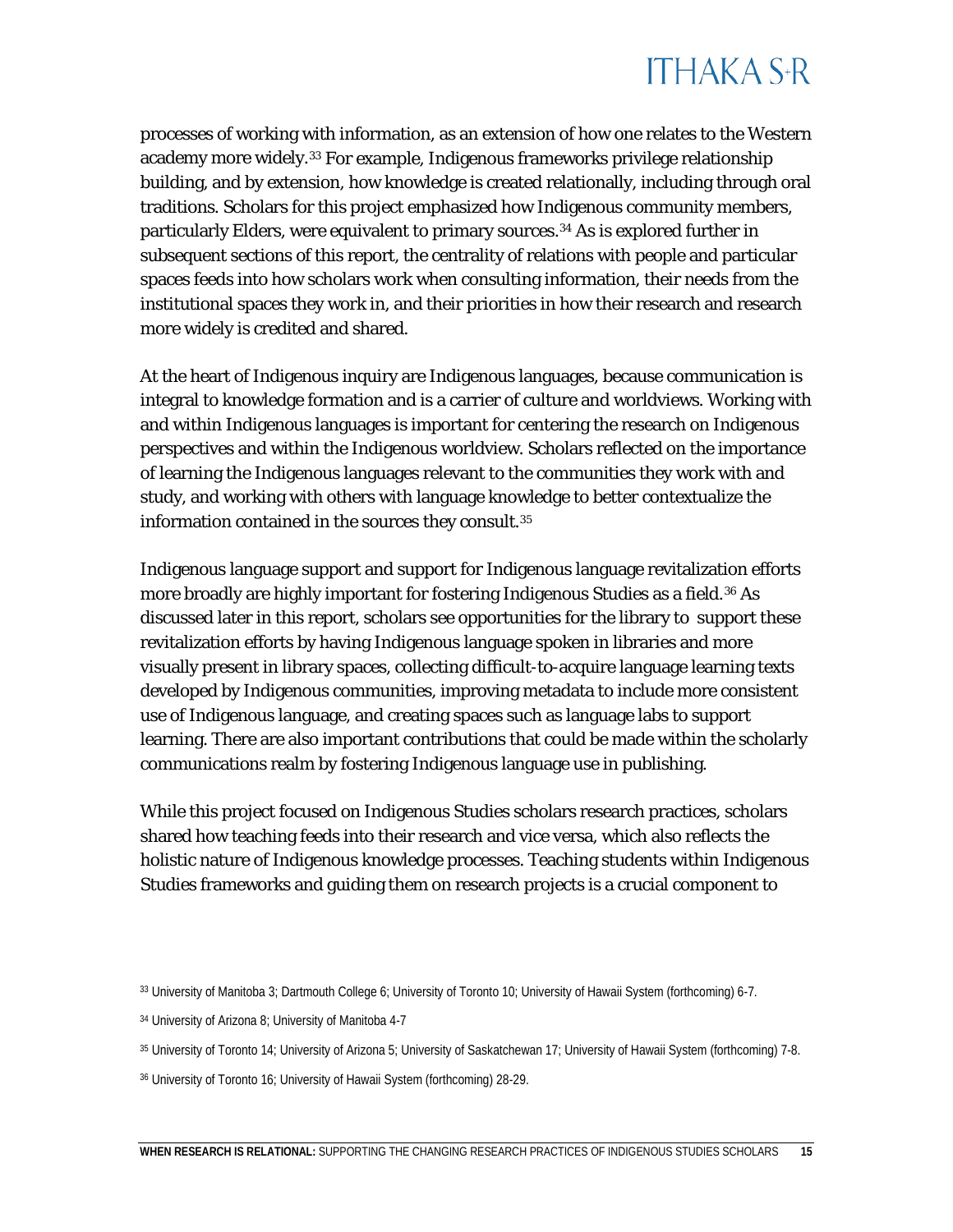

building the field.<sup>37</sup> Therefore, the findings below are not only reflective of the research support needs of individual Indigenous Studies scholars, but also of needed supports for their teaching as they mentor students on their research paths.

### *Working with Information Collections and Gray Literature*

Many scholars interviewed for this project identified working with archives and special collections, including collections held by various levels of government, academic institutions, and in various community contexts, as a component of their research processes. They shared how working with these collections from the vantage of Indigenous Studies, which places Indigenous perspectives at the center of inquiry, necessitates unique approaches to navigating these collections. Literacies in Indigenous languages, cultural protocols and other cultural understandings are important to navigating primary content.<sup>[38](#page-16-1)</sup> Scholars highlighted how working with Indigenous community members can be an important strategy to help navigate and provide helpful context to what is found in the historical record.[39](#page-16-2) 

Critical literacy skills are also required to effectively identify information that sheds light on Indigenous experiences when working with documents that were created by and collected through colonial contexts[.40](#page-16-3) The records can include disturbing and derogatory content which can be emotionally challenging to navigate.[41](#page-16-4) Some of the Indigenousidentified participants in the project also explained how the content can have personal and affective dimensions because it documents the history of their family or larger community, sometimes revealing information that they did not know previously and/or representing a rare source pertaining to a particular person, language, or other knowledge.[42](#page-16-5)

<span id="page-16-0"></span><sup>37</sup> University of Saskatchewan 21-23; Haskell Indian Nations University/University of Kansas 21; University of Hawai'i System 29-32.

<span id="page-16-1"></span><sup>38</sup> University of Hawai'i System 11-20.

<span id="page-16-2"></span><sup>39</sup> Dartmouth College 7; University of Hawai'i System 14-15; Northwestern University 6.

<span id="page-16-3"></span><sup>40</sup> University of Arizona 4; Dartmouth College 6; Haskell Indian Nations University/University of Kansas 18; Northwestern University 5-6.

<span id="page-16-4"></span><sup>41</sup> University of British Columbia (forthcoming) 17.

<span id="page-16-5"></span><sup>42</sup> University of Alberta 41; University of Hawai'i System 25-26; University of Toronto 24; University of British Columbia (forthcoming) 14.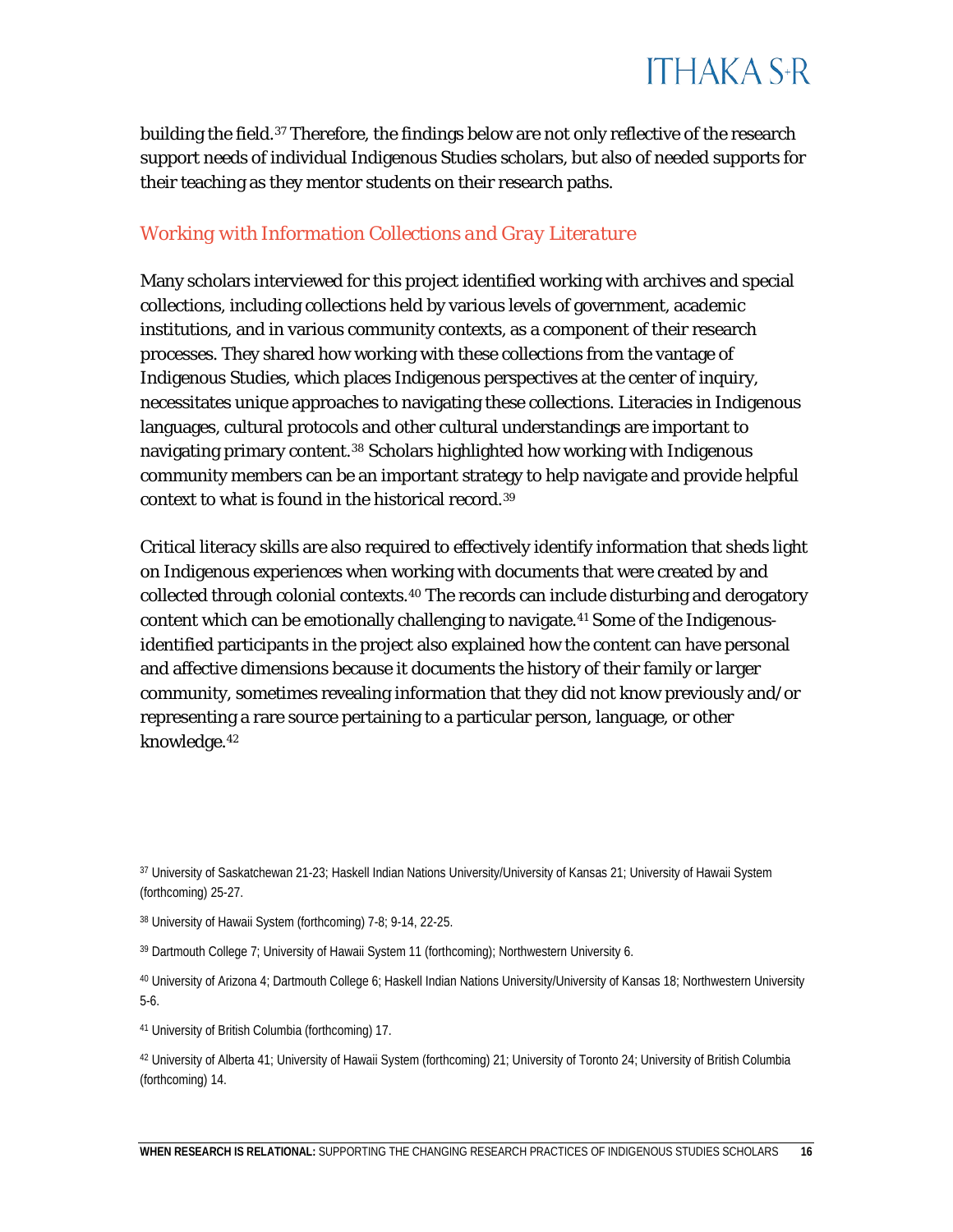Discovery and access to archival and special collections was identified by many scholars as a major barrier. Discovery tools for archives and special collections are often ineffective, and policies for access create further barriers. For example, content in many collections can only be accessed in person at particular hours, and collections may not be processed.[43](#page-17-0) Inconsistent and racist metadata about collections, particularly around people and place names, was also noted as a particular challenge when working with Indigenous content.[44](#page-17-1) Experiences working in archival settings, positive or negative, can also have effects on scholars and the extent they work with these kinds of collections.[45](#page-17-2)  It can be challenging when information workers act as gatekeepers or lack the cultural knowledge to adequately support research in an Indigenous context. Conversely, positive experiences in archival settings can lead to lifelong professional partnerships.

Training and improved digital discovery and access tools were identified as ways to improve experiences working with archives and special collections.[46](#page-17-3) Improved discovery and access of archives and special collections is important not just for scholars, but also for Indigenous community members towards their self-determination.<sup>[47](#page-17-4)</sup> However, there is also an awareness that digitizing primary content is not a panacea and that digitization projects must involve careful consultation and planning with families and communities represented in the content.[48](#page-17-5) Additionally, in some cases archives and special collections should prioritize repatriating content back to Indigenous communities.<sup>[49](#page-17-6)</sup>

In addition to working with archives and special collections, scholars interviewed for this project also spoke to their experiences working with library collections. Here, too, many encounter challenges particularly around discovery, such as racist library classification headings and accompanying metadata and inconsistent naming practices.<sup>[50](#page-17-7)</sup> Scholars

<span id="page-17-2"></span><sup>45</sup> University of Hawai'i System 23-24; Northwestern University 6; Toronto 23; University of British Columbia (forthcoming) 15.

<span id="page-17-3"></span><sup>46</sup> University of Hawai'i System 27-29; Northwestern University 5; University of Saskatchewan 9, 10, 13; University of British Columbia (forthcoming) 10-11.

<span id="page-17-0"></span><sup>43</sup> University of Alberta 16; University of Hawai'i System 22-24.

<span id="page-17-1"></span><sup>44</sup> University of Alberta 40-41; University of Hawai'i System 27-29; Northwestern University 5; University of British Columbia (forthcoming) 15, 17.

<span id="page-17-4"></span><sup>47</sup> University of British Columbia (forthcoming) 15.

<span id="page-17-5"></span><sup>48</sup> University of Hawai'i System 25-26; University of Manitoba 7; University of Saskatchewan 24.

<span id="page-17-6"></span><sup>49</sup> University of British Columbia (forthcoming) 22; University of Hawai'i System 20-21.

<span id="page-17-7"></span><sup>50</sup> University of Manitoba 6,14; University of Saskatchewan 13, 14; University of Alberta 36-38; Dartmouth College 8; University of British Columbia (forthcoming) 33; University of Hawai'i System 27-29.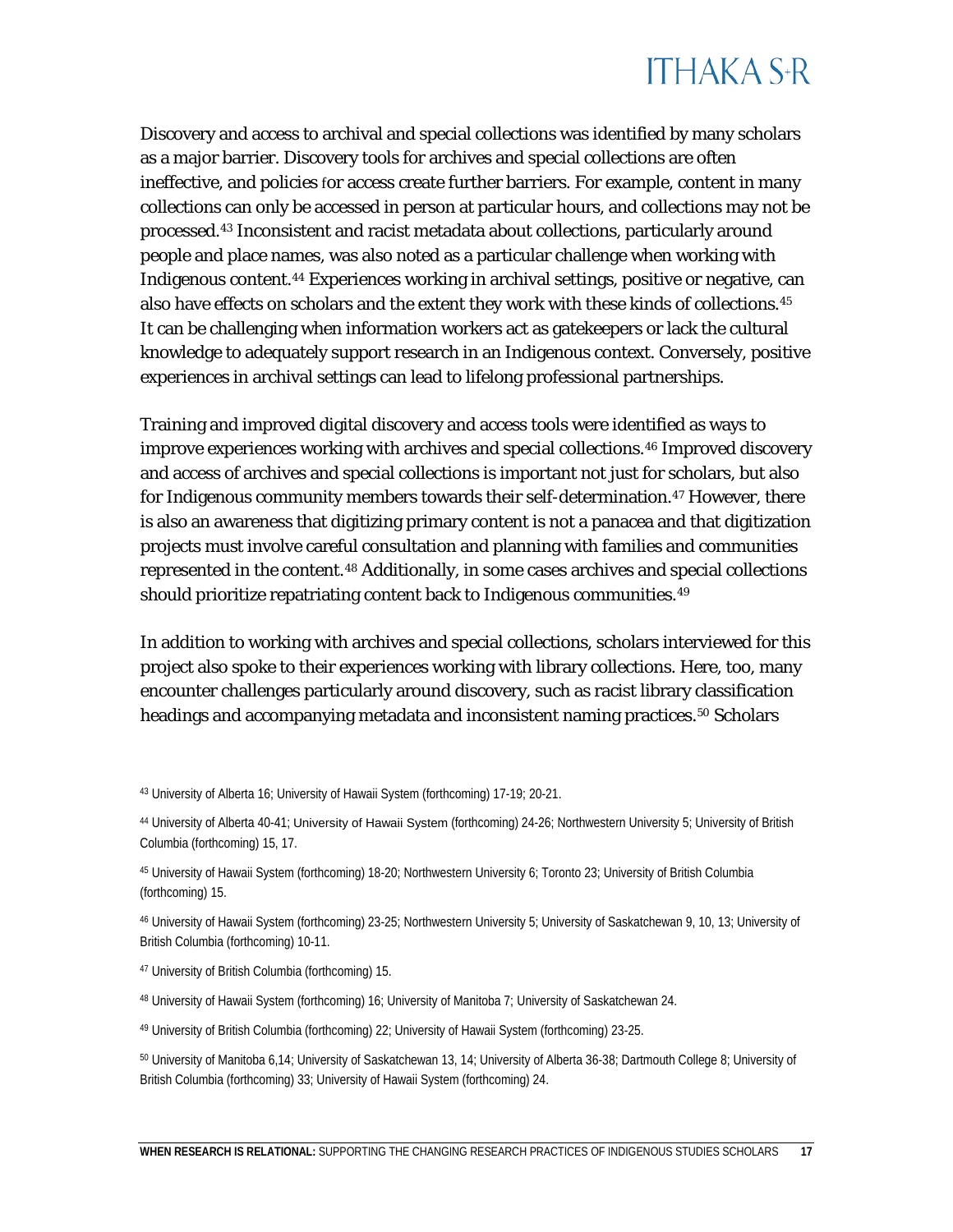seek out information across traditional disciplinary boundaries, develop critical literacy skills, and work within their own networks to effectively identify and work with published information in these contexts. [51](#page-18-0) Some scholars have also been able to develop meaningful relationships with librarians and archivists over the course of their research. These scholars characterize librarians and archivists as providing vital guidance, characterized by collaborative, non-client-based models for working together. [52](#page-18-1)

In both general and archives and special collections contexts, scholars see a need for increased collection of new content, such as books by Indigenous authors, including those that are self-published in academic library contexts, and digital artifacts circulating through Indigenous social media networks. [53](#page-18-2) The need for collecting content on Indigenous law is particularly acute due to lack of digitized sources and comprehensive databases.[54](#page-18-3) Some scholars also highlighted the gatekeeping function of academic libraries more widely and suggested that Indigenous communities should be granted access to libraries' journals and books as a way of giving back.[55](#page-18-4) Opening up libraries can also be achieved by attending more closely to library as place, with some participants making positive observations about distinctly Indigenous spaces and visible Indigenous collections and offering recommendations for other ways to make the spaces more welcoming, such as through ceremonies [an](#page-18-5)d language. 56

Gray literature, or materials and research created by organizations outside of mainstream commercial and academic publishing and dissemination channels, are an important source of content for Indigenous Studies scholars. Scholars interviewed for this project spoke of a variety of types of gray literature they rely on in their work, including non-Indigenous and Indigenous government content and other forms of Indigenous community content from a variety of geographic locales and in numerous formats.[57](#page-18-6) This content is challenging to work with because it is not typically collected by any one institution as a collection or with particular preservation strategies, which makes

<span id="page-18-6"></span><span id="page-18-5"></span><sup>57</sup> University of Saskatchewan 7, 9.

<span id="page-18-0"></span><sup>51</sup> University of Alberta 37; University of Manitoba 4-5, 14; University of British Columbia (forthcoming) 24.

<sup>52</sup> University of Saskatchewan 15; University of Alberta 27,29; University of Arizona 15; University of Hawai'i System 23-24.

<span id="page-18-1"></span><sup>53</sup> University of Alberta 15, 16; University of Saskatchewan 30; University of Arizona 9.

<span id="page-18-2"></span><sup>54</sup> Dartmouth College 8.

<span id="page-18-3"></span><sup>55</sup> University of Manitoba 12; University of Alberta 3, 30; University of Saskatchewan 12.

<span id="page-18-4"></span><sup>56</sup> University of Manitoba 15; University of Toronto 31; University of Hawai'i System 33.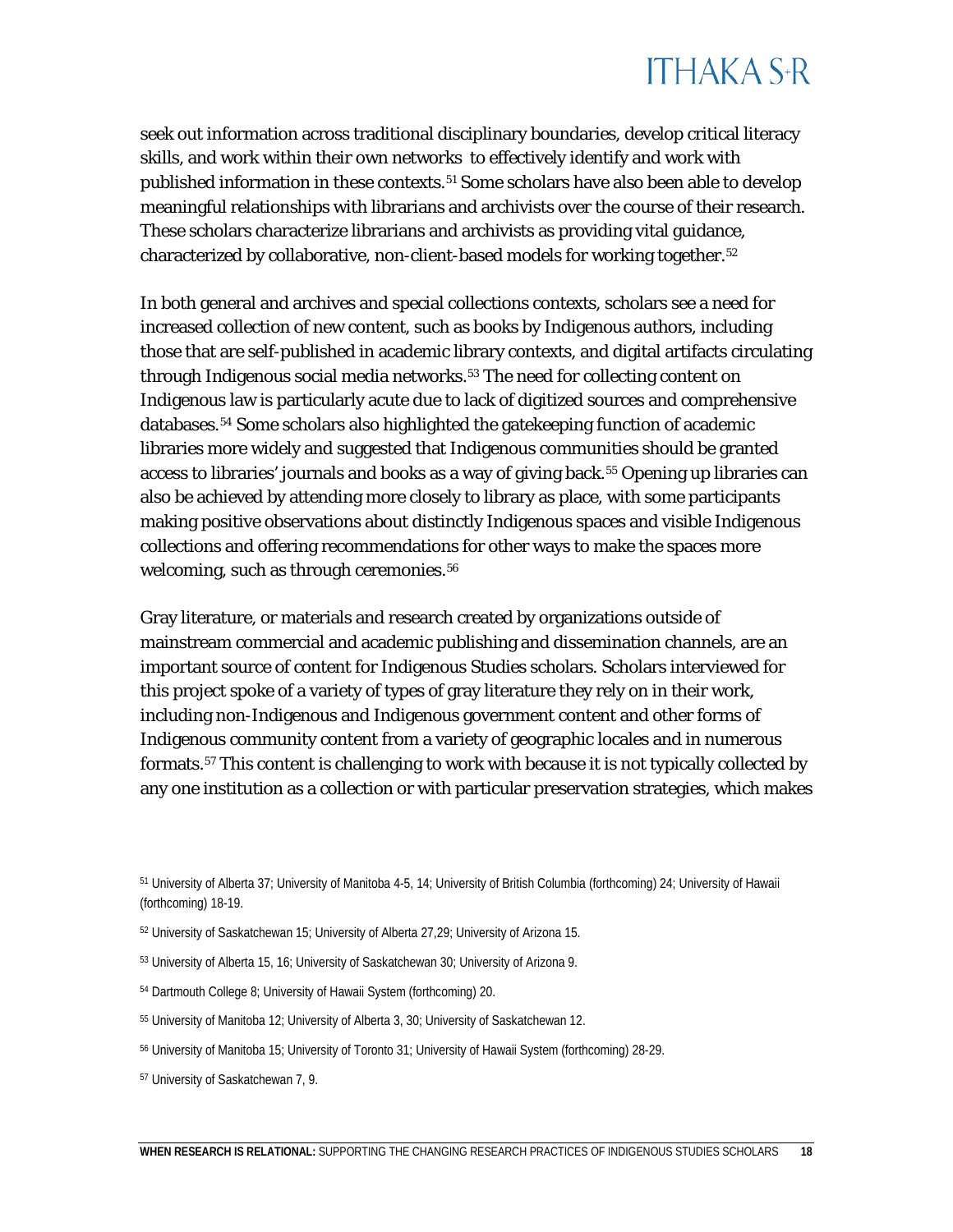it difficult to discover and access in a stable manner over time.<sup>[58](#page-19-0)</sup> Scholars interviewed at the University of Saskatchewan made specific reference to the Indigenous Studies Portal, a tool that has been developed to capture Indigenous gray literature primarily from across Canada among other forms of content[.59](#page-19-1)

### *Managing Information*

Indigenous Studies is a multi- and interdisciplinary field, and the kinds of information scholars for this project reported working with, creating, and collecting over the course of their research reflect that variety. They include personal notes, photographs, copies of images and documents, archaeological site data and documentation, interview recordings and transcripts, maps and other GIS data, and oral and government data. Referring to these forms of content exclusively as "data" may be too narrow in research contexts working with more expansive approaches to Indigenous knowledge, and it can be especially challenging to manage both information in emerging and evolving digital formats and the unique artifacts and materials reflective of Indigenous ways of knowing.<sup>[60](#page-19-2)</sup> Scholars also amass personal collections of materials published or selfpublished by Indigenous people and communities that are difficult to acquire through mainstream libraries and bookstores. As in other fields, <sup>[61](#page-19-3)</sup> scholars described a variety of idiosyncratic, ad hoc processes for managing the information they collect and create over time, reflecting a variety of needs and opportunities for further support in these areas. Indigenous approaches to quantitative research are anticipated to develop over time, which will necessitate further support needs in the future.

Scholars interviewed for the project communicated that they have strong stakes in how the information they create, collect, and work with is organized, shared and preserved over time.[62](#page-19-4) This is not only because information preservation and management impacts their abilities to do their own work, but also because of Indigenous rights to information sovereignty for any information pertaining to Indigenous peoples and communities. The findings from the reports in this project show that much more work needs to be done by

<span id="page-19-0"></span><sup>58</sup> University of Manitoba 6.

<span id="page-19-1"></span><sup>59</sup> University of Saskatchewan 7, 9.

<span id="page-19-2"></span><sup>60</sup> University of Toronto 28.

<span id="page-19-3"></span><sup>61</sup> Long and Schonfeld, "Chemists," 25-29; Cooper et al., "Agriculture Scholars," 17-19; Cooper et al., "Public Health Scholars," 21- 23; Cooper et al., "Engineering Scholars," 19-20.

<span id="page-19-4"></span><sup>62</sup> University of Hawai'i System 17-20.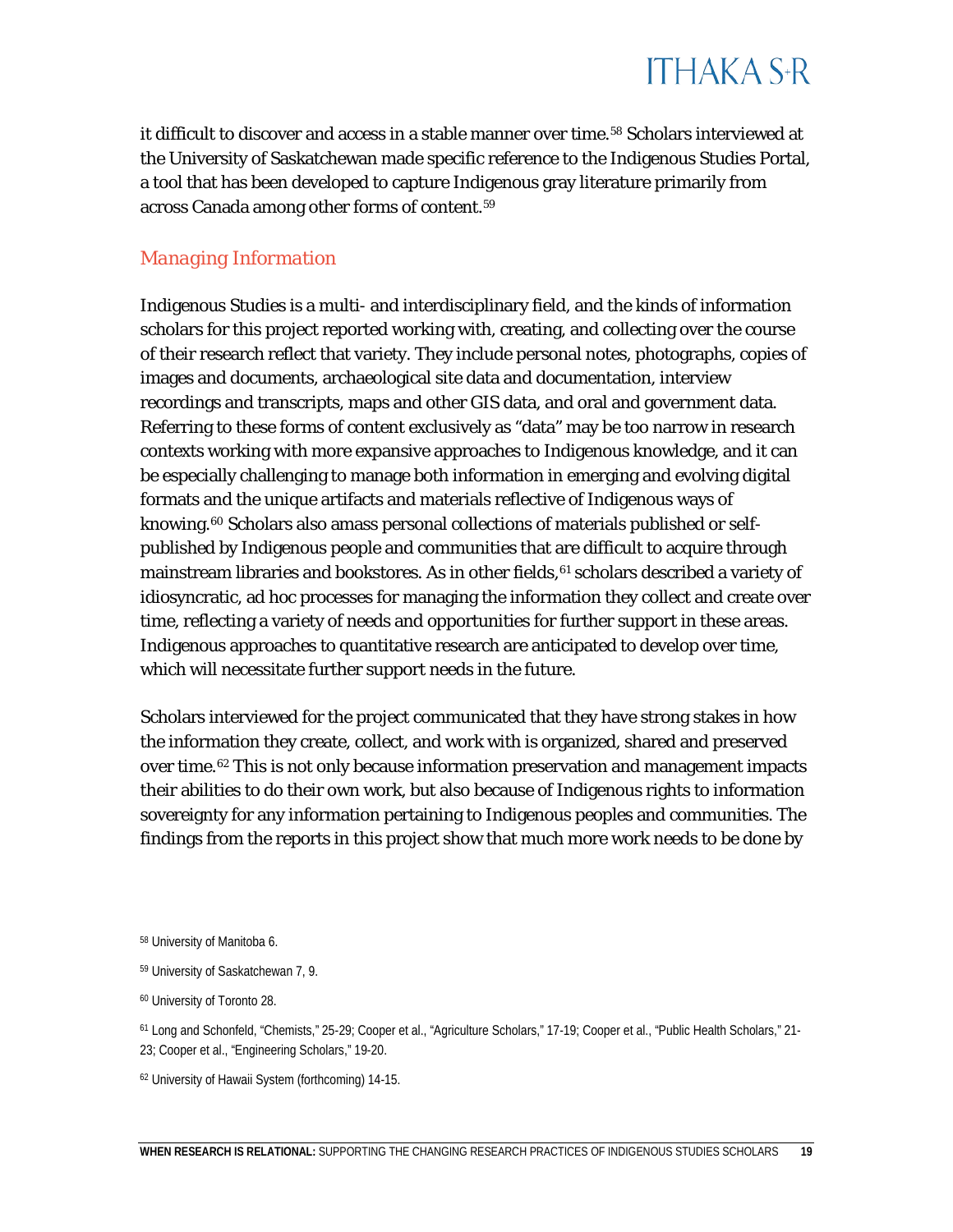libraries, their institutions, and other stakeholders to understand and support the unique information needs related to Indigenous data management and sharing.

Scholars discussed the complexity of concurrently navigating university, government, and community protocols for managing and sharing the information they work with during their research, and also of keeping pace with technological advances in these areas.[63](#page-20-0) For example, scholars may need to negotiate around default protocols by universities and governments that privilege eventually destroying information when the content represents important cultural heritage that should be kept and preserved in the long-term with input and oversight from the community.<sup>64</sup> Universities and governments may also mandate the use of third-party proprietary information management and sharing platforms, such as iCloud or Google Drive, which may potentially result in diminished information autonomy, greater vulnerability to security breaches, and inadequate infrastructure for long-term preservation.<sup>[65](#page-20-2)</sup> Digital infrastructures designed to share information collected by Indigenous communities in ways that honor Indigenous rights to self-determination in description and access, such as Digital Archaeological Record (tDAR) and Murkurtu, can be important to facilitating respectful information preservation, organization and sharing processes.<sup>[66](#page-20-3)</sup>

### *Sharing Research and Articulating its Value*

Reflecting the underlying goals of research informed by Indigenous methods, the scholars across the institutions interviewed for this project shared a major priority for making their research more widely accessible and beneficial in ways that honor Indigenous communities. This work begins even before the findings from projects are formally published, with some scholars describing processes of seeking input from the Indigenous communities their research engaged with on drafts of the research reports and in the planning for where and how those findings will be shared with the community and more widely.<sup>[67](#page-20-4)</sup> This kind of vetting can be considered a form of peer review and can

<span id="page-20-3"></span>https://core.tdar.org/. For more information on Murkurtu, see http://mukurtu.org/.

<span id="page-20-4"></span><sup>67</sup> [University of](https://core.tdar.org/) Manitoba 10; Northwestern University 4; Uni[versity of Arizona 7](http://mukurtu.org/); University of Hawai'i System 17-18.

<span id="page-20-0"></span><sup>63</sup> Dartmouth College 12; University of Saskatchewan 23.

<span id="page-20-1"></span><sup>64</sup> University of Saskatchewan 24.

<span id="page-20-2"></span><sup>65</sup> University of Saskatchewan 25; University of Alberta 32; University of Arizona 10.

<sup>66</sup> University of Arizona 11; University of Saskatchewan 25. For more information on the Digital Archaeological Record (tDAR), see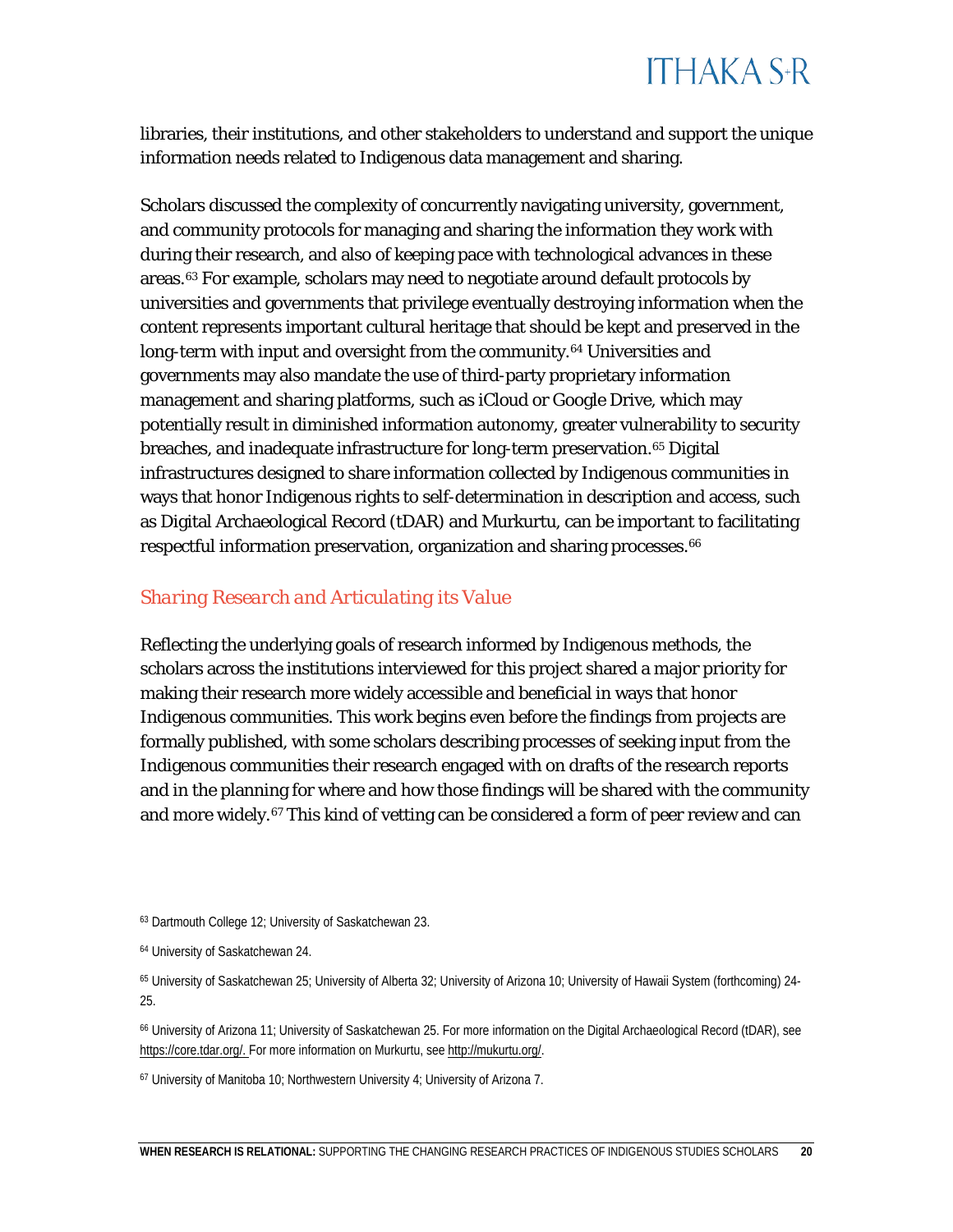be as important as formal academic peer review.<sup>[68](#page-21-0)</sup> Some scholars also seek to recognize the contributions of Indigenous community members engaged in their research through co-authorship.[69](#page-21-1)

Scholars described how the mechanisms for sharing findings with Indigenous communities engaged with their research can take a variety of forms, including sharing PDFs of publications, creating informal summaries of the research, speaking at community forums, appearing on radio shows and at community events, developing videos, providing reports to tribal councils, facilitating classroom discussions at local schools, and publishing in newspapers.<sup>[70](#page-21-2)</sup> Scholars also noted that social media is a helpful tool for being more visible within and connected to Indigenous people, particularly through Facebook and Twitter. For this reason social media was also recognized by some scholars as an important tool of information discovery for themselves and others. [71](#page-21-3)

In contrast to the venues listed above, publishing work in open access scholarly journals was not commonly mentioned by scholars as a mechanism they currently use to make their research more widely accessible. Some acknowledged that while they are not currently engaging in open access publishing, it has some potential to further their aims because it is consistent with their perceptions that Indigenous communities should have full access to all forms of publications their contributions are featured in.[72](#page-21-4) While open access scholarly publishing may help break down access barriers, there are also other forms of inaccessibility, such as the academic writing genre, which are not fully ameliorated by open dissemination channels.[73](#page-21-5)

Scholars described a variety of challenges in their efforts to share research with Indigenous communities. These efforts, like efforts throughout the research process to engage meaningfully with Indigenous communities, require considerable time, effort, and resources but also often cannot be captured by formal Western university recognition systems, such as tenure and promotion.<sup>[74](#page-21-6)</sup> Engaging in these processes can

<span id="page-21-0"></span><sup>68</sup> University of Arizona 11.

<span id="page-21-1"></span><sup>69</sup> University of Arizona 6, 11.

<span id="page-21-2"></span><sup>70</sup> University of Manitoba 10; Northwestern University 7; University of Hawai'i System 17-18.

<span id="page-21-3"></span><sup>71</sup> University of Alberta 33; University of Saskatchewan 7,11; Dartmouth College 8.

<span id="page-21-4"></span><sup>72</sup> University of Saskatchewan 12; University of Arizona 12.

<span id="page-21-5"></span><sup>73</sup> Haskell Indian Nations University/University of Kansas 20-21; University of Saskatchewan 12.

<span id="page-21-6"></span><sup>74</sup> Dartmouth College 10-11; University of Manitoba 10.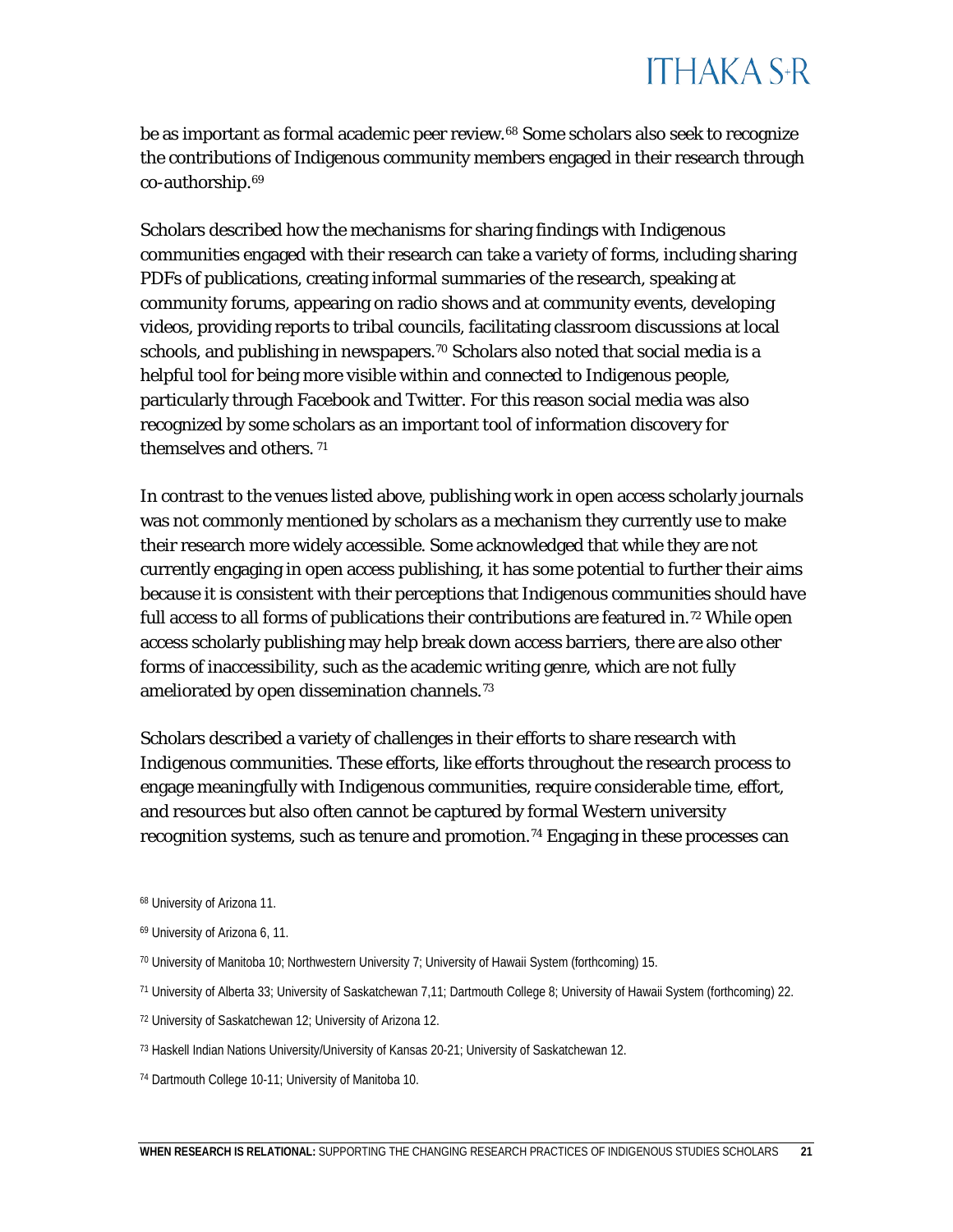feel counter-intuitive alongside Western academic training, particularly when pursuing the PhD, where limits are placed on how, when, and to what extent findings should be shared.[75](#page-22-0) 

Scholars also described a series of challenges in how they share their research within academic communities. Some scholars are very committed to supporting newer interdisciplinary publications aligned with the emerging field of Indigenous Studies but are also concerned that these publications are perceived as having less impact or prestige than more established titles, including during hiring, tenure, and promotion.<sup>[76](#page-22-1)</sup> These sentiments also reflect the broader concerns scholars shared about how their research trajectory is perceived and evaluated by the Western academy, including their peers' lack of familiarity with the value of Indigenous methods and interdisciplinary methods more widely, as well as the lack of mechanisms for recognizing this type of work.<sup>77</sup>

These concerns were reflected in the challenges that scholars described when pursuing publication in more established Western academic publishing venues. Peer review committees were commonly described as having a lack of awareness of or inadequate experiences with evaluating Indigenous methods and terminology.[78](#page-22-3) Some participants in the sciences described the challenges of trying to publish work incorporating Indigenous research methods in more mainstream academic venues[.79](#page-22-4) While having the opportunity to support emerging interdisciplinary Indigenous Studies publications has merit for some, there is also a risk that this approach leads to siloing, which exacerbates the perception that Indigenous research is less valuable or irrelevant to Western research pursuits[.80](#page-22-5)

<span id="page-22-5"></span>80 Northwestern University 6.

<span id="page-22-0"></span><sup>75</sup> University of Alberta 37.

<span id="page-22-1"></span><sup>76</sup> University of Alberta 33; Dartmouth College 12; University of Saskatchewan 27.

<span id="page-22-2"></span><sup>77</sup> Dartmouth College 11.

<span id="page-22-3"></span> $78$  University of Manitoba 11; University of Alberta 37; University of British Columbia (forthcoming) 30.

<span id="page-22-4"></span><sup>79</sup> University of Manitoba 10.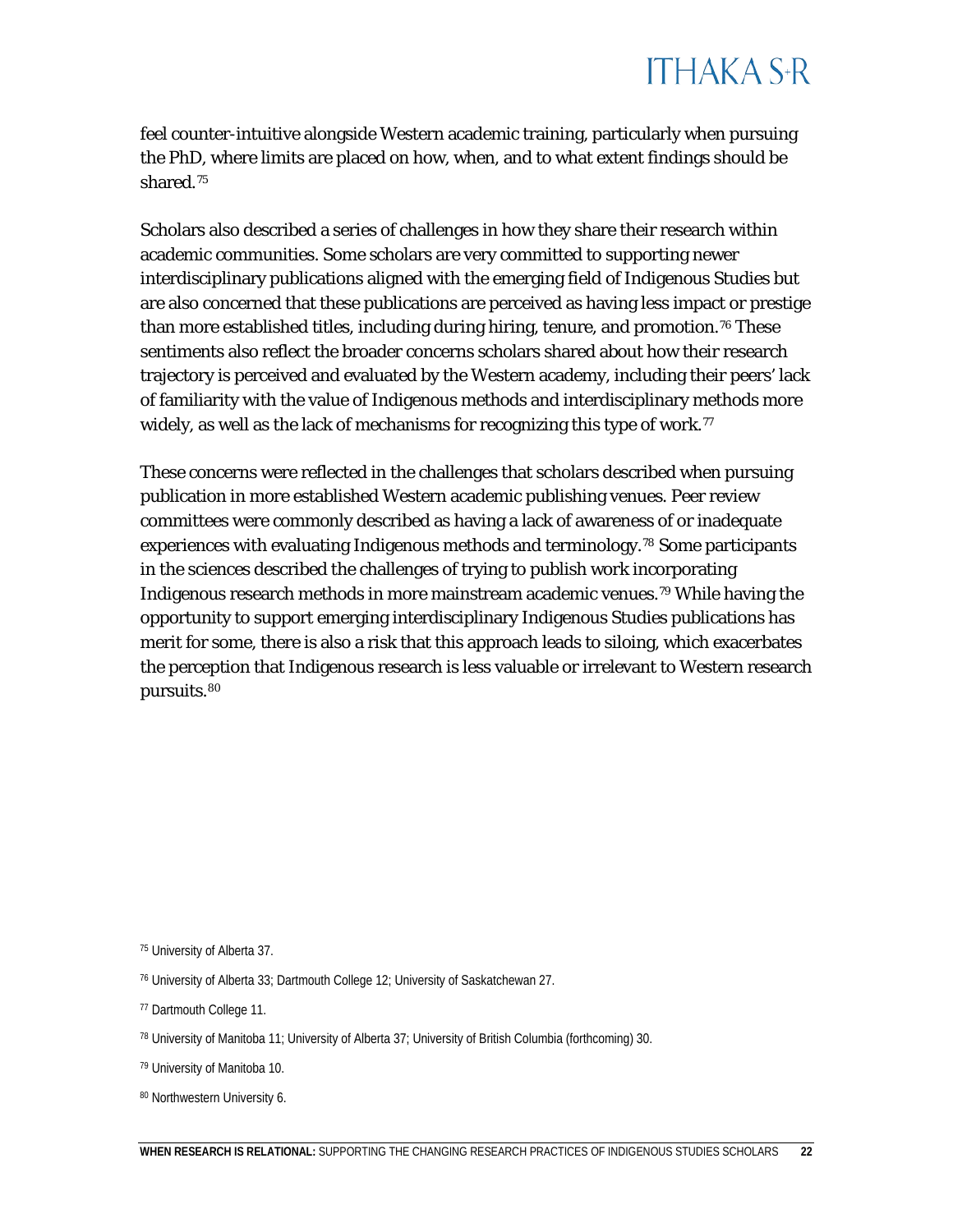## **ITHAKA S+R**

### **Conclusions and Next Steps**

The Indigenous Studies project provided a unique opportunity for a cohort of academic libraries to come together, learn from Indigenous Studies scholars, and reflect on how those scholars' needs can inform ways to improve research support services at their institutions and beyond. The findings from the project point to a variety of ways that this work can be continued and fostered anew. Crucially, this work requires contributions from and collaboration between a variety of stakeholders, including the Indigenous Studies scholarly community, Indigenous communities more widely, museums, archives, libraries, special collections, scholarly publishers, and digital tool providers, among others. We offer our findings towards informing that work, including how it proceeds, hoping to serve as an example of how research on and information services for Indigenous Studies scholars and, by extension, Indigenous communities must be developed through an ethos of mutual respect and beneficence.

In order to ensure that the research for this project has productive aims, each research team has identified opportunities and next steps for building on their findings to improve information support services in Indigenous Studies. Following the opportunity to read across those reflections, we conclude this capstone report by offering a series of recommendations that emerged through the project findings and through the process of developing and implementing the project. We look forward to continuing this important work with others and acknowledge how our ability to do this is due to the efforts of Indigenous librarians and scholars who have come before us.

### *Growing Institutional Capacity*

Supporting Indigenous Studies research involves building the capacities of a variety of institutional capacities, including information workers, scholars, students, and administrators. Spaces and programming create fertile grounds for meaningful relationships.

- *Spatial considerations in libraries, archives and special collections.* Attend to how the spaces that research is conducted in can be made more welcoming through meaningful architecture and furnishing, display of Indigenous collections, Indigenous language use, and welcome events that respect and [ce](#page-23-0)lebrate Indigenous cultures.<sup>81</sup>
- *Cultural competencies.* Libraries, archives, and special collections, in conjunction with their wider institutions, must engage in critical self-reflection about their role in

<span id="page-23-0"></span><sup>81</sup> Dartmouth College 12; Northwestern University 10; University of Manitoba 15; University of Alberta 47; University of Toronto 17- 18; University of Hawai'i System 36.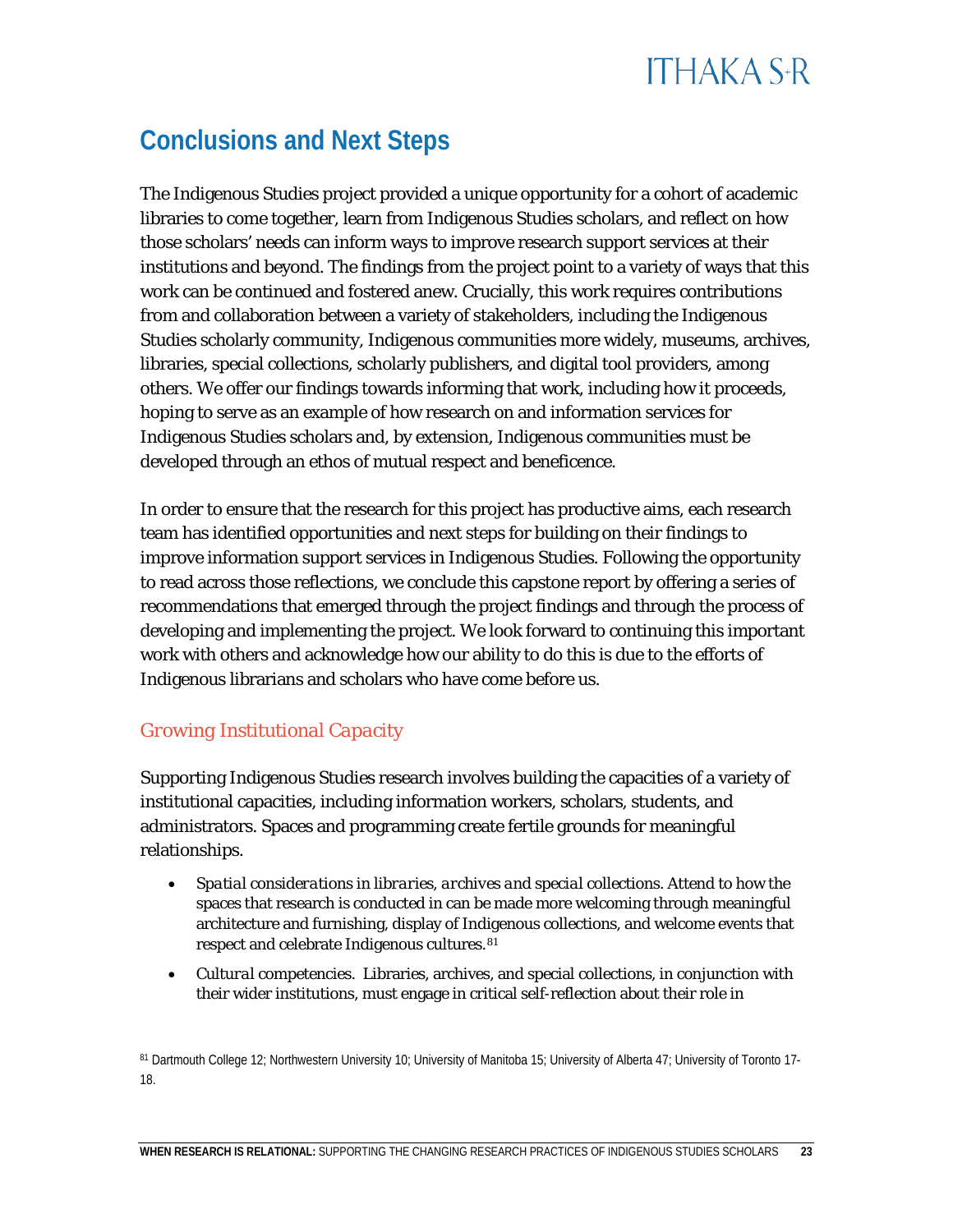

colonization.[82](#page-24-0) Affiliates with those institutions must also work towards greater awareness of Indigenous history, rights, language, cult[ure](#page-24-1), and protocols.<sup>83</sup>

- *Professional competencies.* Information workers and others involved in supporting Indigenous Studies research require unique competencies, including understanding of Indigenous information protocols and rights to self-determination, best practices in Indigenous information and data management, and Indigenous metadata.[84](#page-24-2) Hiring and supporting Indigenous information workers and their leadership development, including [stu](#page-24-3)dents, is an essential part of this work. 85
- *Working with stakeholders.* Workers in libraries, archives and special collections must engage meaningfully with Indigenous studies scholars and students towards improving information services, spaces and tools.[86](#page-24-4) Support increased research capacity of Indigenous Studies scholars and students by providing the time to do it and recognize and understand why this is important.[87](#page-24-5)

### *Broadening Opportunities for Information Discovery and Access*

How and to whom Indigenous information is made available is a central consideration for fostering Indigenous Studies as a field. Reflecting Indigenous knowledge frameworks, these considerations often exceed Western academic strategies for information discovery and access.

- *Subject headings, catalog descriptions, and other metadata.* Metadata challenges such as inconsistent naming and problematic descriptions are a barrier to research and signal that collecting institutions are not respectful allies. Rectifying this involves work by individual archives, libraries, and special collections and collaborative endeavors, including leadership from professional organizations (e.g. ALA, ACRL, SAA) and appro[pri](#page-24-6)[ate](#page-24-7) community stakeholders. 88 89
- *Non-published materials.* The challenges of discovering and accessing certain kinds of information that aren't formally published are particularly acute for content types such as

<span id="page-24-0"></span><sup>82</sup> University of British Columbia (forthcoming) 39.

<span id="page-24-1"></span>83 University of Saskatchewan 30; University of Alberta 17; Haskell Indian Nations University/University of Kansas 23; University of

#### <span id="page-24-2"></span>Hawai'i System 35.

<span id="page-24-3"></span>84 University of British Columbia (forthcoming) 39-41; University of Saskatchewan 30; University of Hawai'i System 36-37.

85 University of Alberta 15; Haskell Indian Nations University/University of Kansas 23; University of Saskatchewan 30; University of

#### <span id="page-24-5"></span><span id="page-24-4"></span>Hawai'i System 36-37.

<span id="page-24-6"></span>86 University of Manitoba 14; University of Hawai'i System 36-37.

87 University of Saskatchewan 30; University of Hawai'i System 38-39.

<span id="page-24-7"></span>88 University of Saskatchewan 30; Northwestern University 10; University of Manitoba 14; Dartmouth College 13; University of Alberta 3; University of Hawai'i System 37-38.

89 Recent symposia on decolonizing classification and Indigenizing description are great examples of how collective work in this area is being initiated (Making Meaning I at the University of Alberta, Making Meaning II at the University of British Columbia; In Our Words at Ryerson University; Sorting Libraries Out at Simon Fraser University).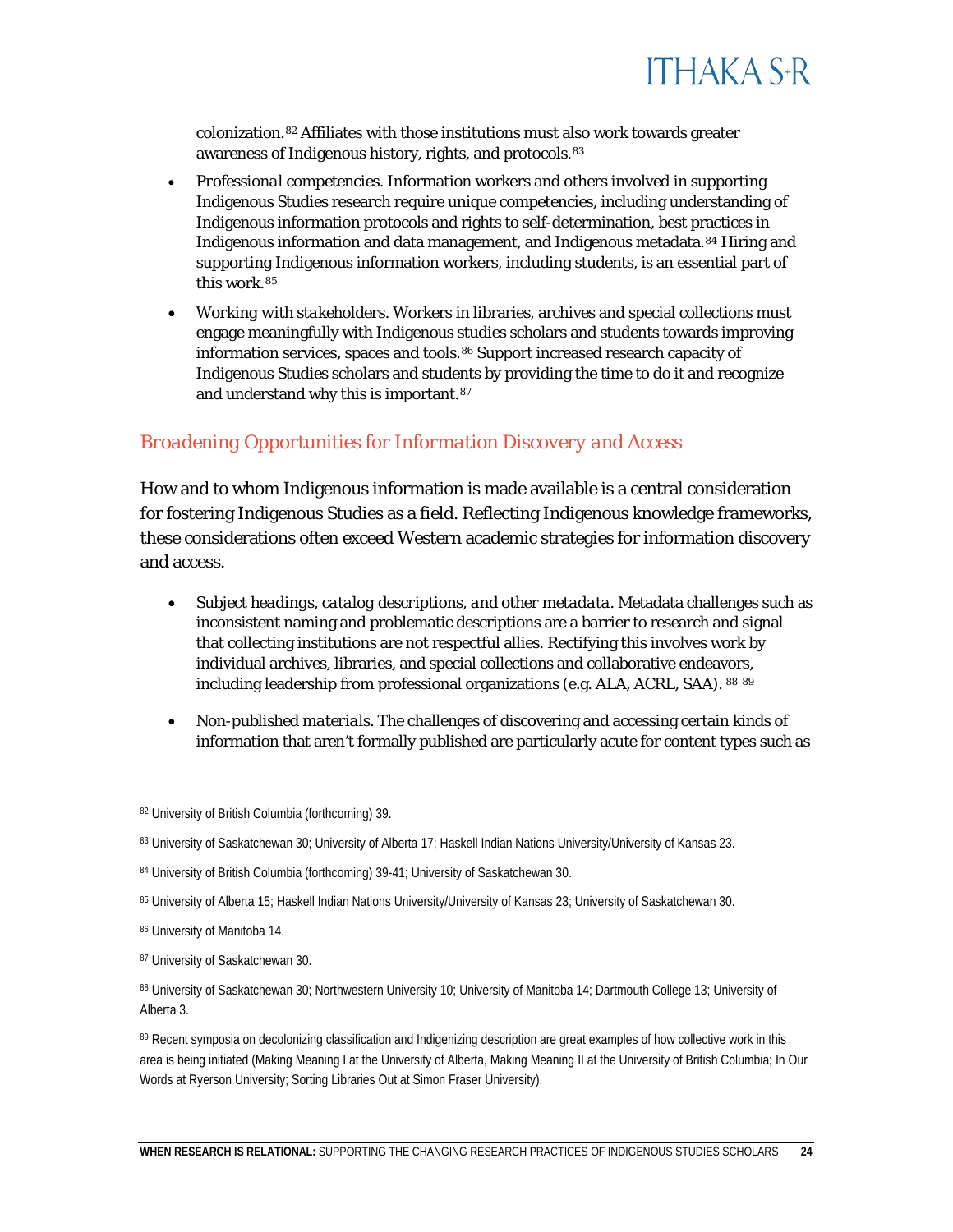

oral histories, gray literature, and genealogical records.[90](#page-25-0) It is unlikely that any one or even a group of libraries, archives, or special collections can tackle this. Governments and/or not-for-profit digital technology platform vendors are likely best positioned to develop broader solutions to these grand discovery challenges.

• *Access for Indigenous communities.* Building better relationships between Indigenous communities and the academy includes improving community access to scholarly content, such as by expanding institutional subscriptions.[91](#page-25-1) Indigenous peoples have a right to know about research conducted on them and their communities, and access to this information should ideally be granted through programs that extend beyond individual institutions to ensure adequate community coverage.<sup>[92](#page-25-2)</sup> Open access is not a panacea for these goals as Indigenous Studies scholars continue to navigate between their desire to communicate with Indigenous communities and the need to conform to publishing norms in their fields and in their institutions.[93](#page-25-3)

### *Building Collections*

Collecting institutions that are focused on offering information to those engaged with the burgeoning field of Indigenous Studies must focus on dynamic new content, and how working meaningfully with Indigenous communities is central to collecting work.

- *Support Indigenous authors and Indigenous publishers.* This work can be done by individual libraries and/or through consortia licensing or purchasing a wider array of content and by advocating for vendors to broaden their offerings as well.<sup>[94](#page-25-4)</sup>
- *Collect and preserve content in new media formats*. Contemporary Indigenous culture is robust and is being expressed through new digital media and online dissemination channels. Archives and special collections are only in their infancy in understanding the most effective ways to build digital media into their historical collections, and preservation strategies are a crucial component to this work.[95](#page-25-5)
- *Honor Indigenous rights to information sovereignty.* Digital repatriation and platforms that mediate who has access to information offer new opportunities for collecting institutions to respectfully engage with Indigenous communities in information

<span id="page-25-0"></span><sup>90</sup> University of Saskatchewan 30; Northwestern University 10; Haskell Indian Nations University/University of Kansas 22.

<span id="page-25-1"></span><sup>91</sup> University of Saskatchewan 3.

<span id="page-25-2"></span><sup>92</sup> University of Saskatchewan 3; University of Hawai'i System 38.

<span id="page-25-3"></span><sup>93</sup> University of Arizona 16.

<span id="page-25-4"></span><sup>94</sup> University of Arizona 17; Haskell Indian Nations University/University of Kansas 22; University of British Columbia (forthcoming)

<sup>39;</sup> Dartmouth College 12.

<span id="page-25-5"></span><sup>95</sup> University of Alberta 49; University of Hawai'i System 37-38.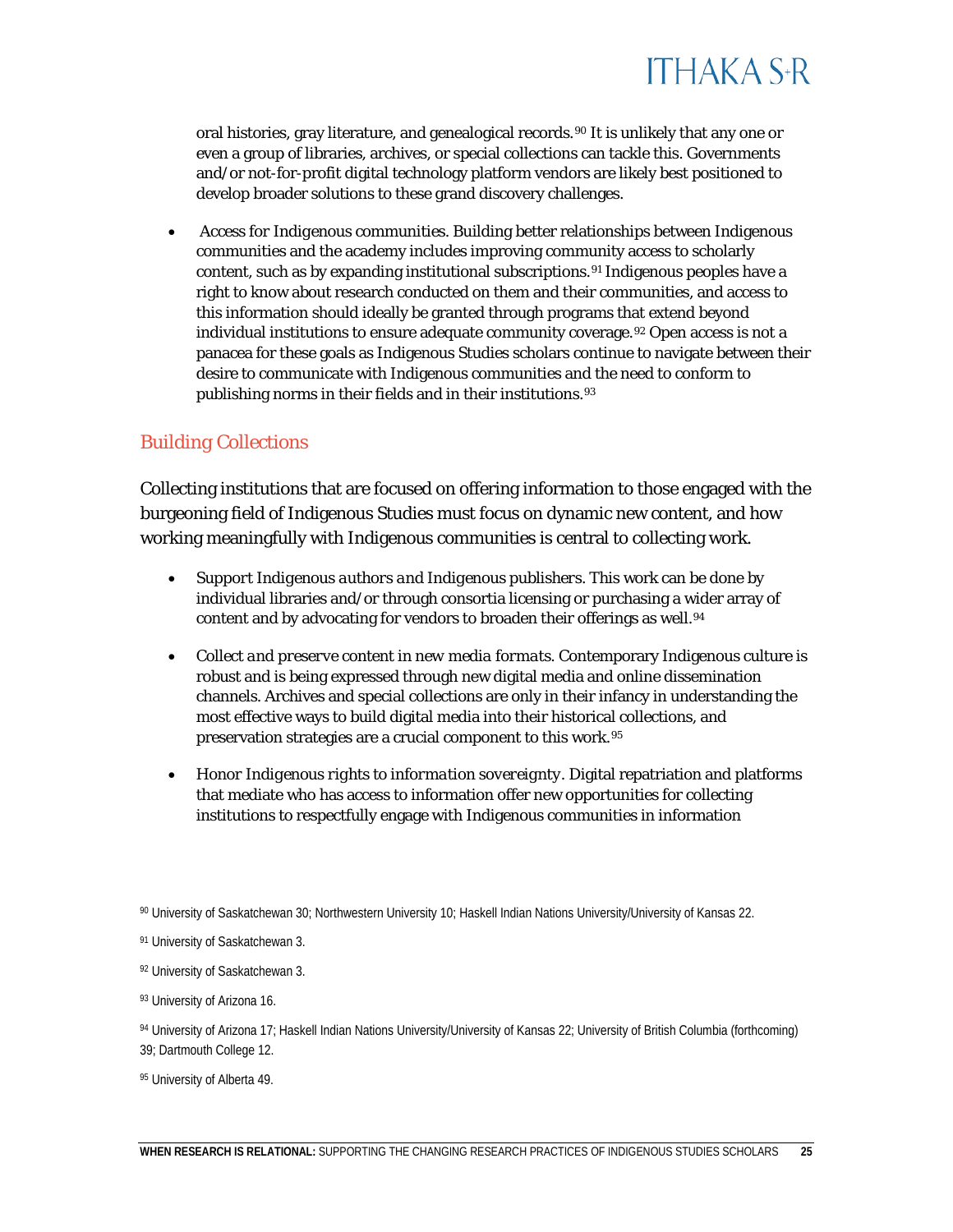

stewardship.[96](#page-26-0) Providing support so that Indigenous communities can build capacity for collecting and maintaining their own information collections is also an important component of the work that archives and special collections can provide.<sup>97</sup>

#### *Researching Information Support Needs in Indigenous Studies*

Conducting research on Indigenous Studies information practices can be a productive strategy for building evidence on how to improve information support services and build relationships with the field. Findings from this project point to key issues for information professionals to be mindful of when pursuing future research in these areas.

- *Privilege Indigenous perspectives and worldviews*. While Indigenous studies draws from a variety of methods, at its heart is a commitment to placing Indigenous perspectives at the center of inquiry. Research projects designed to identify Indigenous information support needs, including those of Indigenous Studies scholars, must reflect this in every aspect of the project, including how relationships are built with research participants and other relevant stakeholders, how input is gathered including direct methods of inquiry, and how findings are structured and enacted.
- *Be mindful of project scope.* Indigenous worldviews teach us about the holistic nature of knowledge creation, which can be challenging to honor through research conducted in Western academic contexts. For this project that meant aiming to do fewer but longer interviews on a broader scope of topics with maximum opportunities to engage with participants over the course of the project. It is important to recognize that the process of scoping must be determined on a project-by-project basis and requires considerable engagement and reflection.
- *Build in adequate support for the researchers.* Research projects that put Indigenous perspectives at the center take considerable effort and commitment on the parts of the researcher. This necessitates broader institutional support for the researcher's time and energy, and a commitment to ongoing support for enacting the necessary actionable changes resulting from the work.
- *Prioritize reciprocity.* Indigenous methods teach us about the importance of designing research that is beneficial to both the researchers and the research participants. There is great potential for this ethos of reciprocity to be adapted to research on information needs more widely.

In addition to highlighting important considerations when developing research projects to better understand Indigenous information needs, the findings also are helpful for identifying directions for future research in this area by information professionals:

<span id="page-26-0"></span><sup>96</sup> University of British Columbia (forthcoming) 40; University of Arizona 15; University of Hawai'i System 37-38.

<span id="page-26-1"></span><sup>97</sup> University of Toronto 30.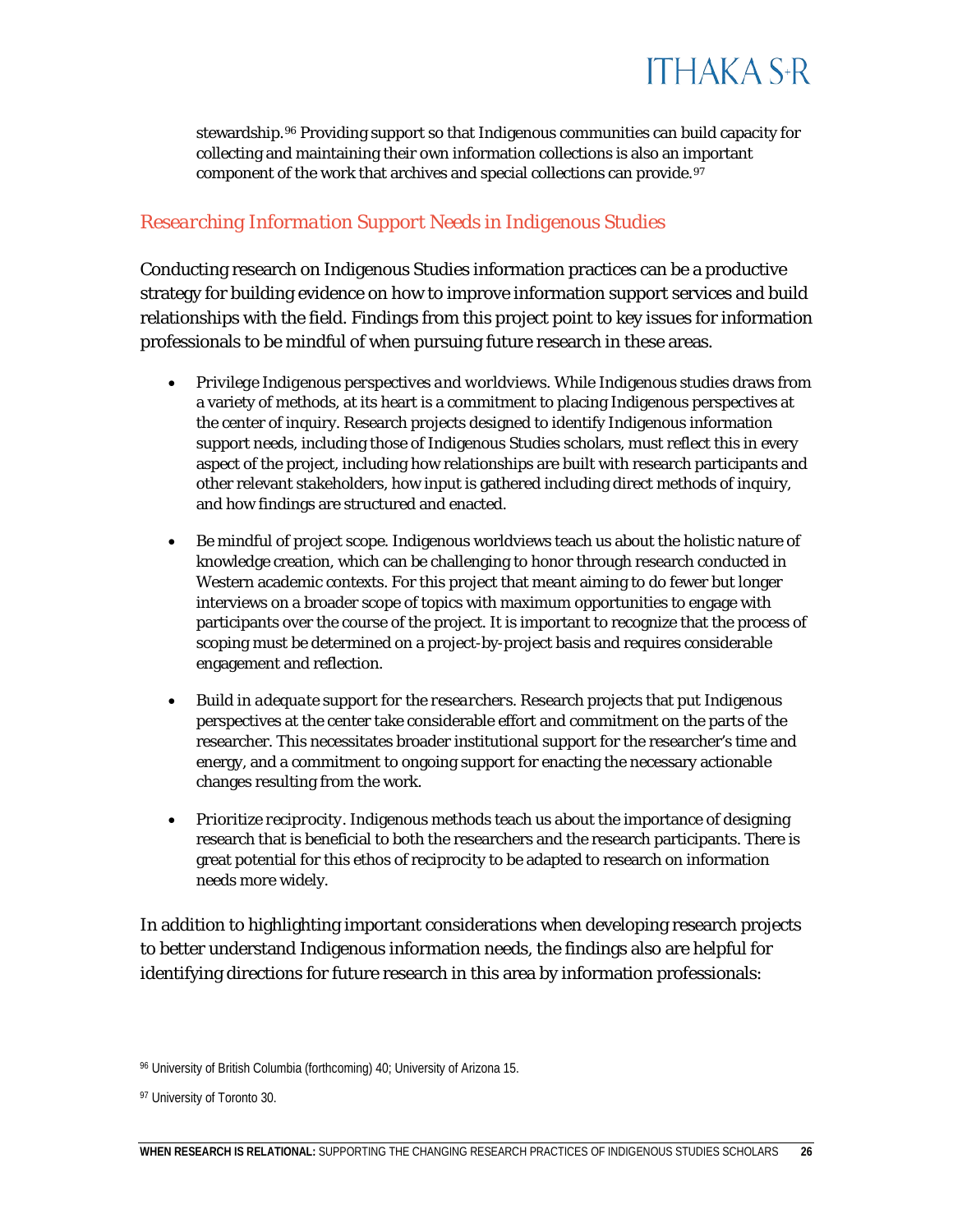

- *Teaching supports.* Many participants reflected on how teaching informs their research and vice versa, and how supporting Indigenous Studies students is an important component of developing the field overall. This highlights how research that further explores this dynamic and focuses more explicitly on teaching and student supports is worthwhile.
- *Data practices.* Quantitative approaches to Indigenous research is an emerging methodological area for the field. Since academic libraries and their wider institutions are only at the beginning of understanding how to support scholars' data practices across the disciplines, it will be important to attend to the unique needs of Indigenous Studies scholars in this area.
- *Geographic variations.* The institutions that participated in this project capture perspectives of scholars in the US, Hawai'i, and Canada. Future projects that focus on Indigenous Studies scholars' needs in other geographic contexts would be helpful for developing a more contextualized understanding.
- *Design-oriented inquiry.* Attending how to most effectively create the tools, spaces and services suggested through the project findings necessitates incorporating design-oriented approaches to inquiry. For example, when exploring how to improve Indigenous communities' discovery of and access to scholarly literature and archival collections, attending to design is integral. Similarly, improving library spaces to make them more welcome to Indigenous students, scholars, and communities is also undergirded by design considerations.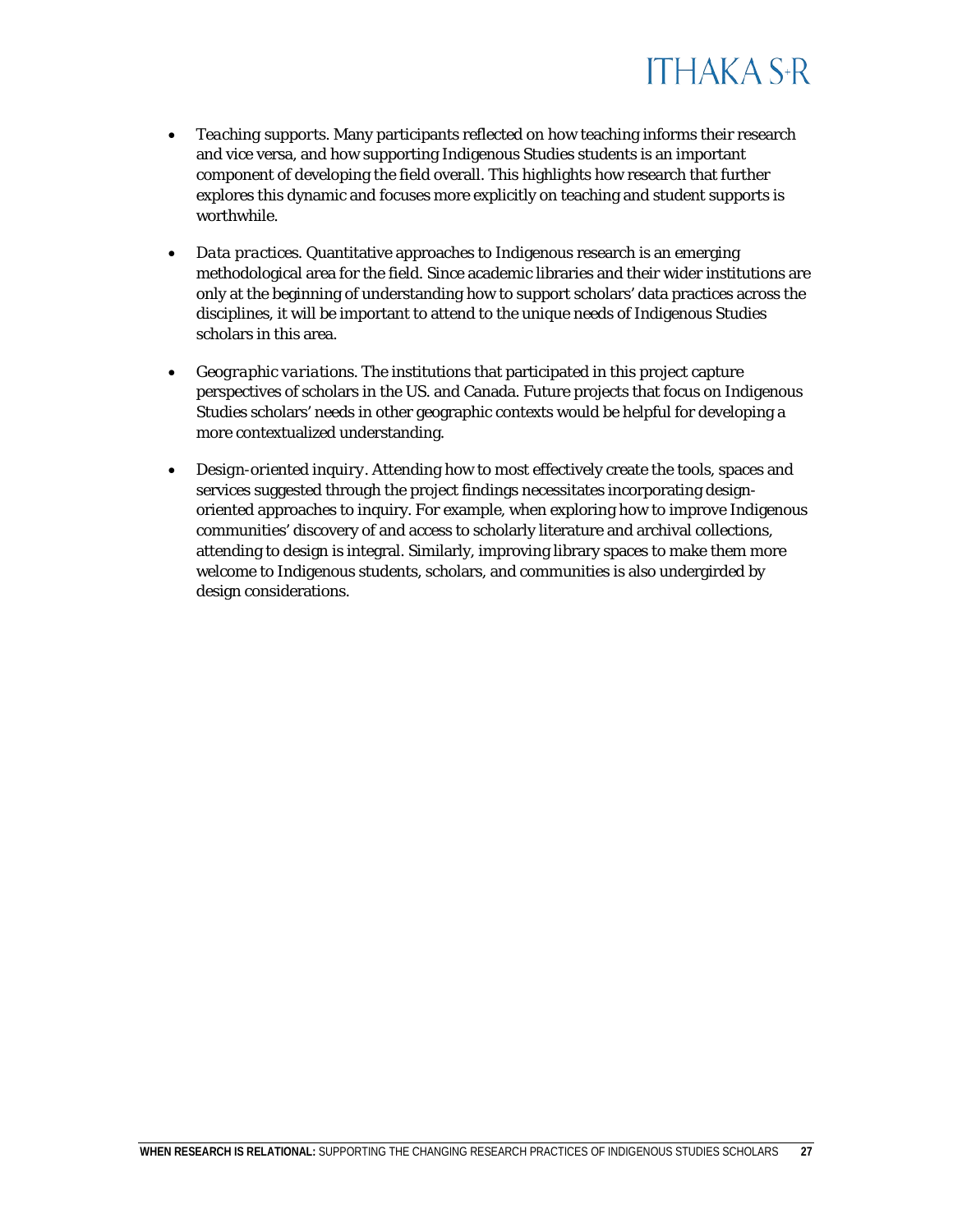

### **Appendix 1. Research Teams and Local Reports**

### *Dartmouth College*

J. Wendel Cox, Ridie Wilson Ghezzi, Julia Logan, and Amy Witzel. *Research Practices and Needs of Indigenous Studies Scholars at Dartmouth College: A Report Coordinated by Ithaka S+R*[, https://digitalcommons.dartmouth.edu/dlstaffpubs/16/.](https://digitalcommons.dartmouth.edu/dlstaffpubs/16/)

### *Haskell Indian Nations University/University of Kansas*

Carrie Cornelius, Sara E. Morris, Rebecca Orozco, and Michael Peper*. Research Support Services for the Field of Indigenous Studies*, [http://hdl.handle.net/1808/27712.](http://hdl.handle.net/1808/27712)

### *Northwestern University*

Scott Garton, Michelle Guittar, Michael Perry, and Gina Petersen. *Examining the Research Practices of Indigenous Studies Scholars at Northwestern University*, [https://doi.org/10.21985/N29R0W.](https://doi.org/10.21985/N29R0W)

### *University of Alberta*

Tanya Ball, Anne Carr-Wiggin, and Kayla Lar-Son. *Rooting Stories and Branching Out: Research Support Services Study for the Field of Indigenous Studies*, [https://doi.org/10.7939/r3-5tdm-cx54.](https://doi.org/10.7939/r3-5tdm-cx54)

#### *University of Arizona*

Michelle Nicole Boyer-Kelly, Verónica Reyes-Escudero, Anthony Sanchez, and Niamh Wallace. *Research Practices of Indigenous Studies Scholars at the University of Arizona: An Ithaka S+R Report*, [http://hdl.handle.net/10150/631569.](http://hdl.handle.net/10150/631569)

### *University of British Columbia*

Sarah Dupont and Kim Lawson. *Research Support Services for Indigenous Scholarship at the University of British Columbia*, forthcoming.

### *University of Hawai'i System*

Kawena Komeiji, Keahiahi Long, Shavonn Matsuda, Annemarie Paikai, and Kapena Shim. *E Na'auao Pū, E Noi'i Pū, E Noelo Pū: Research and Teaching Support Services for Hawaiian Studies Scholars*, http://hdl.handle.net/10125/44906.

#### *University of Manitoba*

Lisa O'Hara, Janice Linton, and Cody Fullerton. *Librar[ies' Support Services for Indigenous](http://hdl.handle.net/1993/33591) Research & Scholarship at the University of Manitoba,* http://hdl.handle.net/1993/33591.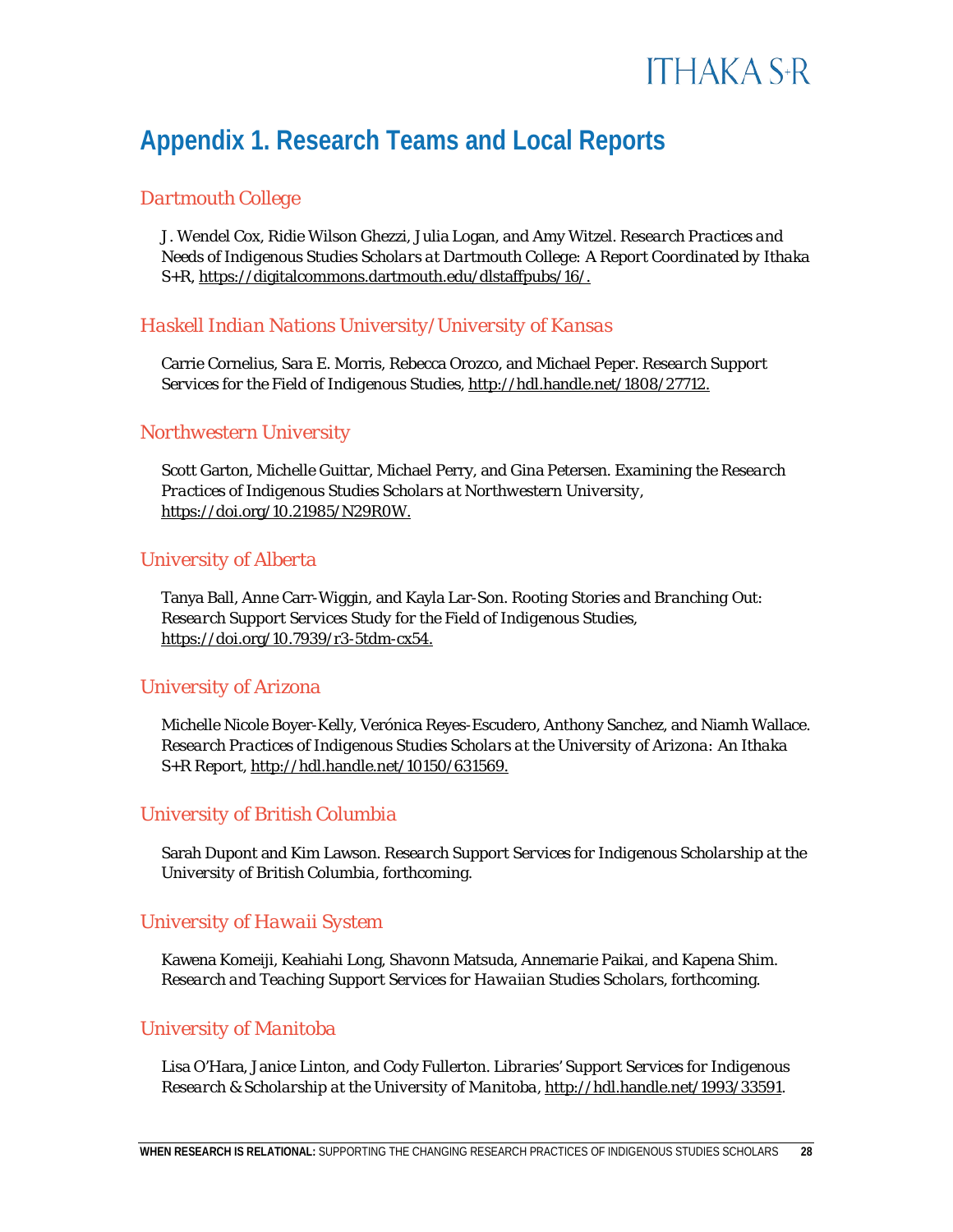

#### *University of Saskatchewan*

MaryLynn Gagné, Deborah Lee, and David Smith. *Report on the Ithaka S+R Study on Improving Library Resources and Services for Indigenous Studies Scholars: University of Saskatchewan Context*, [https://harvest.usask.ca/handle/10388/11626.](https://harvest.usask.ca/handle/10388/11626)

#### *University of Toronto*

Jennifer Sylvester, Jennifer Toews, and Desmond Wong. *Research Support Services for the Field of Indigenous Studies*[, http://hdl.handle.net/1807/93725.](http://hdl.handle.net/1807/93725)

### **Appendix 2. Semi-Structured Interview Guide**

#### Pre-Interview Introduction

- Interviewer thanks participant for their participation, recognizes the participant's expertise and knowledge contribution to the study, and acknowledges how this study contributes to a wider context of knowledge creation (including: the library and university in which the research is being conducted, other academic libraries, the wider academic community, and, society-at-large).
- Interviewer provides contextualizing information about the research project, including project background, the project methodology, and the structure of their engagement with the participant. Interviewer highlights that the participant has a choice about whether or not their responses, or a portion of their responses, remain confidential, and, that they will have the opportunity to review their transcript and how their words are invoked in the report towards this process.
- Consent form is reviewed and signed; audio recorder is turned on.
- Interviewer provides contextualizing information about themselves (e.g. their interest in the research topic, how they came to this work, their relationship to the participant)
- Interviewer invites participant to ask any questions about the interviewer, the research project, or anything else that would be helpful for participant, at this, or any point in the discussion

#### Participant Background

- How did you come to your work? [in the broadest sense of the term, e.g. background information about where they come from, how they came to academia and their research, how they came to this university, etc.]
- Describe your current research focus and current research project(s).
- What research methods and/or theoretical approaches do you typically work with to conduct your research? [e.g. decolonial approaches, oral history, ethnography]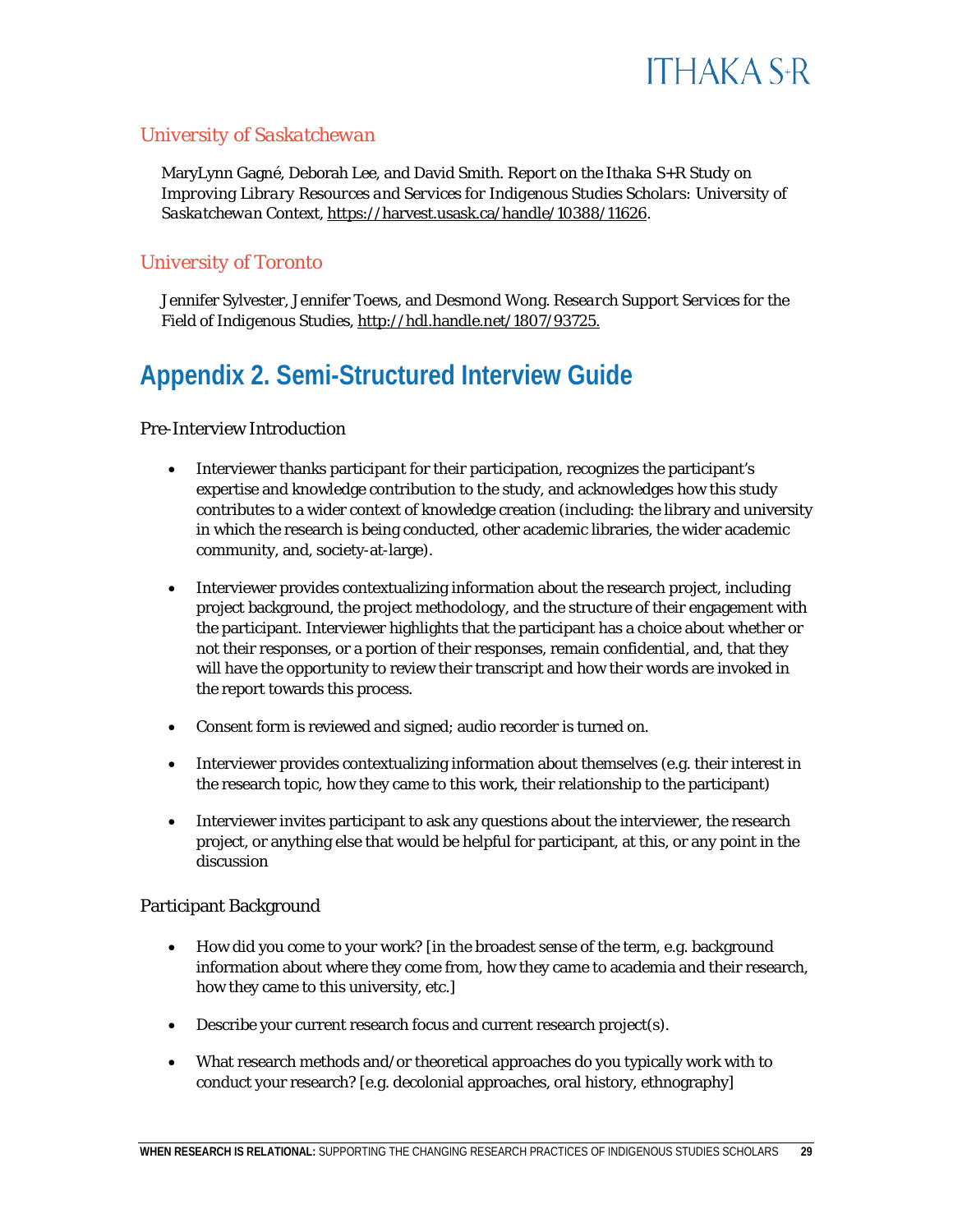

grateful to Te Paea Paringatai,<sup>5</sup> Camille Callison,<sup>6</sup> Deborah Lee,<sup>7</sup> Loriene Roy<sup>8</sup> and J.

<sup>9</sup> for their guidance and patience as advisors as Ithaka S+R explored the possibilities for developing a research project. With their guidance, we moved forward in collaboration with a group of academic libraries to study the evolving research support needs of Indigenous Studies scholars. Academic libraries and organizations like Ithaka S+R can be allies in this work only insofar as the project could be developed in ways that would honor Indigenous communities and their knowledge protocols and lead to meaningful change within mainstream academia. Given this, Ithaka S+R needed to change the methodology used in previous research support services projects.

The project became a research study collectively undertaken from 2018 to 2019 by teams at 11 academic libraries to interview Indigenous Studies scholars on their research experiences and support needs.<sup>10</sup> The teams shared an approach and instruments that were reflective of Indigenous methodologies and which could be sufficiently adapted to lead to separate findings and next steps relevant to each local context. The reports from teams who chose to make some of their findings public are being released concurrently by each institution as companion publications (see Appendix 1).

<sup>5</sup> 7H 3DHD 3DULQJDWDL WULEDO DIILOLDWLRQV WR :DLNDWiRaIDQG 1J—WL 3RU Federation of Library Associations and the Institutions (IFLA) Indigenous Matters Section. IFLA Indigenous Matters section endorsed the project and their ongoing support is appreciated, including their review of this report. Te Paea is also the immediate past president of the Library and Information Association of New Zealand Aotearoa (LIANZA) and Customer Services Manager, Learning Teaching and Research at the University of Canterbury Library.

<sup>6</sup> Camille Callison (Tahltan Nation) provided ongoing insight into the project including reviewing this report in her capacity as working on the Standing Committee for the International Federation of Library Associations and Institutions (IFLA) Indigenous Matters Section. Her insight is further informed through her work as the Canadian Federation of Library Associations' (CFLA-FCAB) Indigenous Representative and Chair the CFLA-FCAB Indigenous Matters Committee and chair of the Truth & Reconciliation Committee.

7 Deborah Lee (who is of Cree-Métis, Mohawk, French, and Welsh ancestry) provided ongoing advice on the project as a recognized leader in and researcher on the field of Indigenous Librarianship. She provided an extensive review of the project's methodology and ethics protocols, and to this report. The project also benefited greatly from her being a researcher on the University of Saskatchewan team. Deborah has been an incredible support and mentor throughout project. It has been a privilege for the researchers on the project to work with and learn from her.

8 Loriene Roy (Anishinabe; Enrolled: White Earth Reservation; Member: Minnesota Chippewa Tribe) provided preliminary insight into the viability of the project from her perspective as leader in Indigenous Studies. Loriene is a Professor at the School of Information at the University of Texas at Austin.

9 - .•KDXODQL .DXDQXL .DQDND 0DROL SURYLGHG SUHOLPNLiSQepDnU\ LQVLJKW L( from her perspect LYH DV OHDGHU LQ , QGLJHQRXV 6WXGLHV ... KDXODQL LV 3URIHVVRU University and one of the original six co-founders of the Native American and Indigenous Studies Association.

<sup>10</sup> In addition to the 11 academic libraries that participated in the research Simon Fraser University also contributed to an early phase of the project's development. We thank Simon Fraser University for their contributions to the project.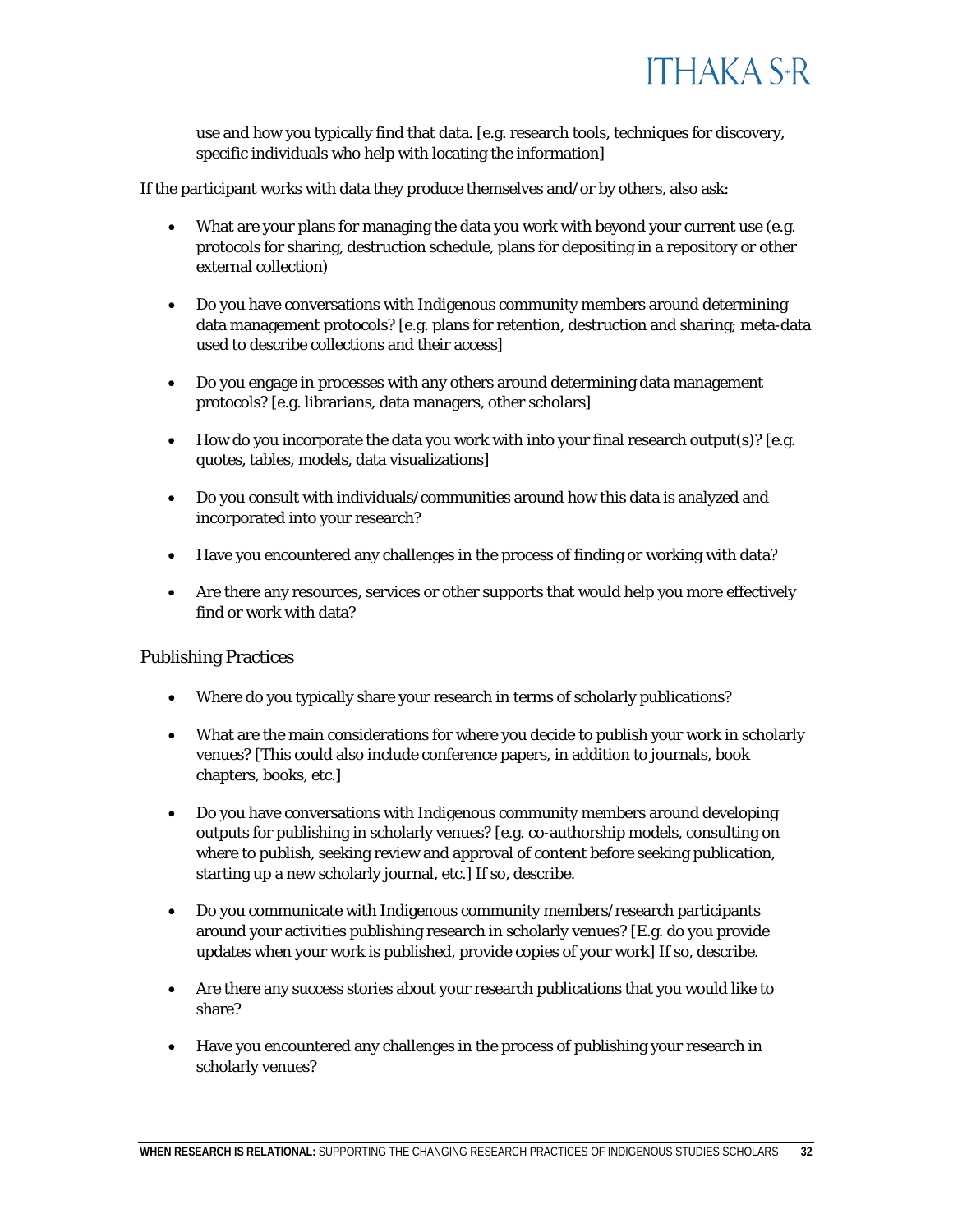

Indigenous knowledge paradigms, which involves unique protocols for defining, describing, sharing, and preserving information.<sup>4</sup> Scholars working within Indigenous Studies require information services and tools that are unique to the research supports typically found in Western institutions, including those provided by academic libraries, archives, museums and special collections. Building ongoing, meaningful relationships with Indigenous Studies scholars and understanding their work is an essential way for those who have mandates to support Indigenous Studies scholars at their institutions, such as academic librarians, archivists, and administrators, to develop services to fulfil those mandates.

beyond what I had undertaken thus far in my work. A fuller reflection on my positionality related to this project can be found here: https://sr.ithaka.org/blog/a-new-project-on-indigenous-studies-scholars/.

<sup>4</sup> It is important to recognize that defining Indigenous Studies is challenging, in part because there is no one Indigenous way of knowing. Having a working definition of Indigenous Studies that recognized this was an important part of the process of exploring how to develop this project. For the purposes of this project we use the term Indigenous Studies, which may also be referred to as Native Studies, Aboriginal Studies or First Nations Studies, among other terms (e.g. Hawaiian Studies), to refer to an interdisciplinary field focused on the histories, current experiences and futures of Indigenous peoples and communities. While research in the field may incorporate methods and theories from a variety of academic disciplines, at the field's core is an underlying commitment to placing Indigeneity and Indigenous perspectives at the center of inquiry and pedagogy, including approaches to meaning-making, language, geography and knowledge production. Some work in Indigenous Studies is also undergirded by critical orientations, such as through commitments to decolonize pedagogy and research. At the institutional level, Indigenous Studies scholars are not only found within Indigenous Studies departments but also within and cross-listed between other departments such as agriculture, education, history, law, linguistics, medicine, nursing, political science, social work, sociology, and women's studies, and many others.